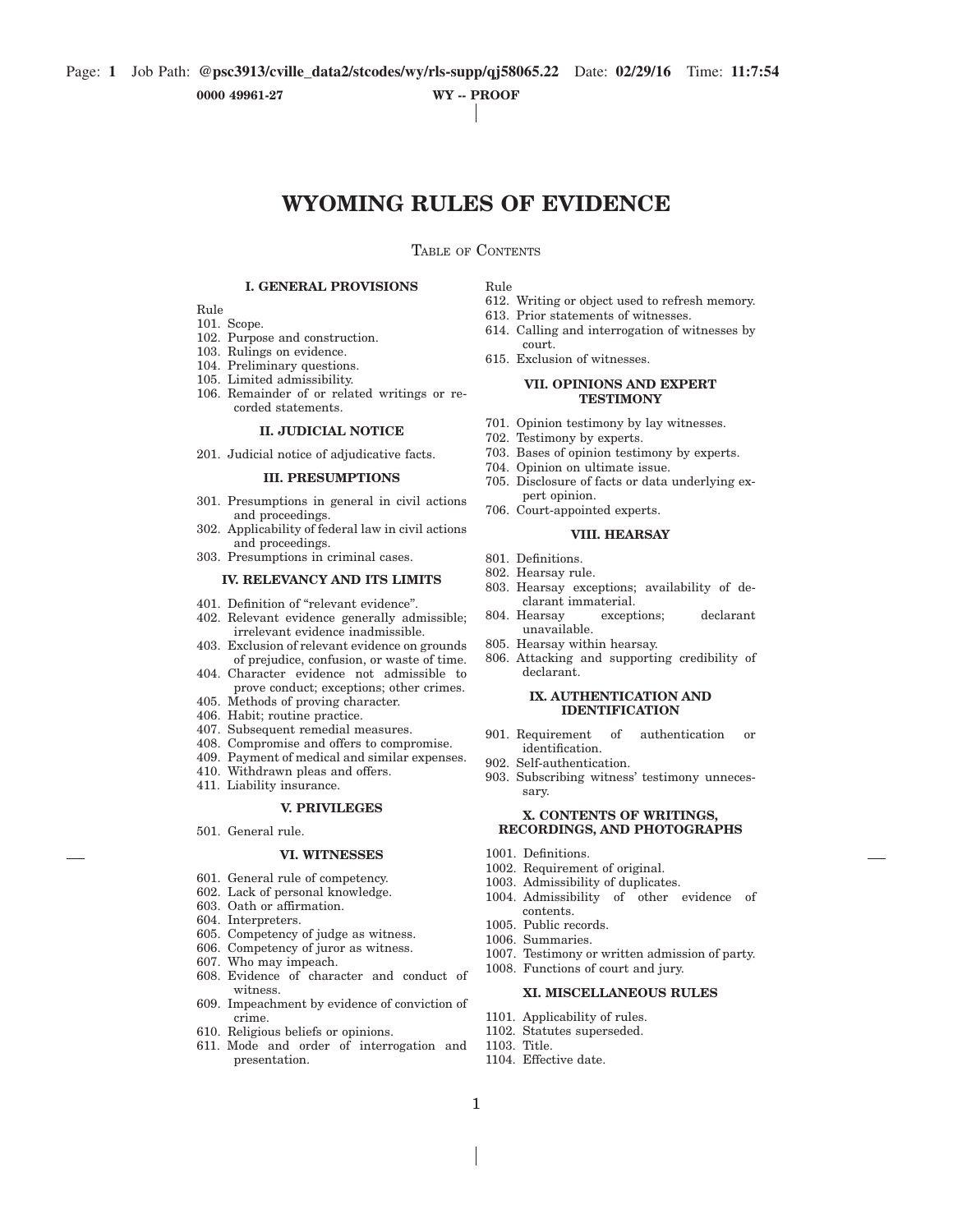Rule 101 WYOMING COURT RULES 2

# **I. GENERAL PROVISIONS**

## **Rule 101. Scope.**

These rules govern proceedings in the courts of this state to the extent and with the exceptions stated in Rule 1101.

## **Rule 102. Purpose and construction.**

These rules shall be construed to secure fairness in administration, elimination of unjustifiable expense and delay, and promotion of growth and development of the law of evidence to the end that the truth may be ascertained and proceedings justly determined.

#### **Rule 103. Rulings on evidence.**

(a) *Effect of erroneous ruling.* — Error may not be predicated upon a ruling which admits or excludes evidence unless a substantial right of the party is affected, and

(1) Objection. — In case the ruling is one admitting evidence, a timely objection or motion to strike appears of record, stating the specific ground of objection, if the specific ground was not apparent from the context; or

(2) Offer of Proof. — In case the ruling is one excluding evidence, the substance of the evidence was made known to the court by offer or was apparent from the context within which questions were asked.

(b) *Record of offer and ruling.* — The court may add any other or further statement which shows the character of the evidence, the form in which it was offered, the objection made, and the ruling thereon. It may direct the making of an offer in question and answer form.

(c) *Hearing of jury.* — In jury cases, proceedings shall be conducted, to the extent practicable, so as to prevent inadmissible evidence from being suggested to the jury by any means, such as making statements or offers of proof or asking questions in the hearing of the jury.

(d) *Plain error.* — Nothing in this rule precludes taking notice of plain errors affecting substantial rights although they were not brought to the attention of the court.

#### **Rule 104. Preliminary questions.**

(a) *Questions of admissibility generally.* — Preliminary questions concerning the qualification of a person to be a witness, the existence of a privilege, or the admissibility of evidence shall be determined by the court, subject to the provisions of subdivision (b). In making its determination it is not bound by the rules of evidence except those with respect to privileges.

(b) *Relevancy conditioned on fact.* — When the relevancy of evidence depends upon the fulfillment of a condition of fact, the court shall admit it upon, or subject to, the introduction of evidence sufficient to support a finding of the fulfillment of the condition.

(c) *Hearing of jury.* — Hearings on the admissibility of confessions shall in all cases be conducted out of the hearing of the jury. Hearings on other preliminary matters shall be so conducted when the interests of justice require or, when an accused is a witness, if he so requests.

(d) *Testimony by accused.* — The accused does not, by testifying upon a preliminary matter, subject himself to cross-examination as to other issues in the case.

(e) *Weight and credibility.* — This rule does not limit the right of a party to introduce before the jury evidence relevant to weight or credibility.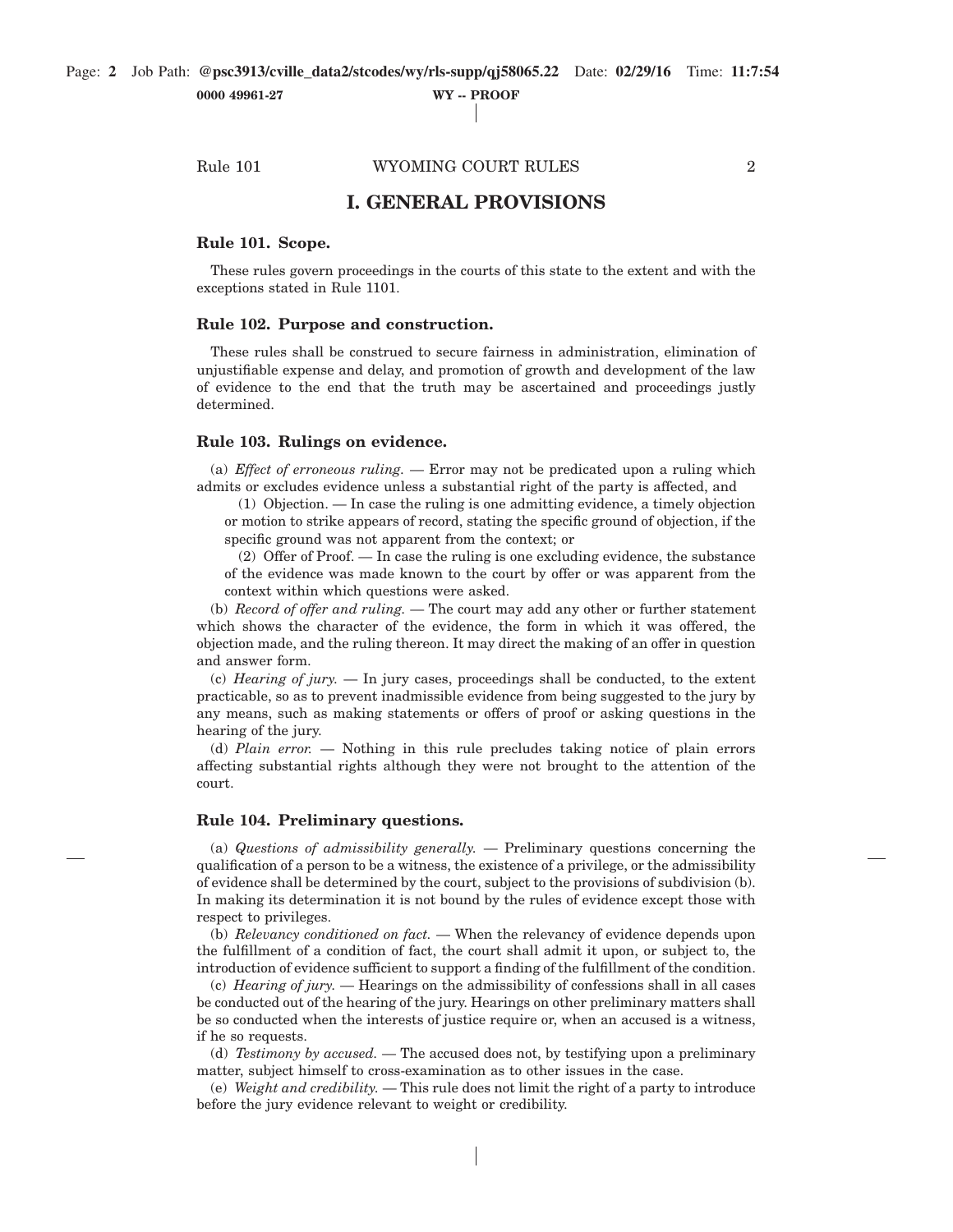#### **Rule 105. Limited admissibility.**

When evidence which is admissible as to one (1) party or for one (1) purpose but not admissible as to another party or for another purpose is admitted, the court, upon request, shall restrict the evidence to its proper scope and instruct the jury accordingly.

#### **Rule 106. Remainder of or related writings or recorded statements.**

When a writing or recorded statement or part thereof is introduced by a party, an adverse party may require him at that time to introduce any other part or any other writing or recorded statement which ought in fairness to be considered contemporaneously with it.

# **II. JUDICIAL NOTICE**

#### **Rule 201. Judicial notice of adjudicative facts.**

(a) *Scope of rule.* — This rule governs only judicial notice of adjudicative facts.

(b) *Kinds of facts.* — A judicially noticed fact must be one not subject to reasonable dispute in that it is either (1) generally known within the territorial jurisdiction of the trial court or (2) capable of accurate and ready determination by resort to sources whose accuracy cannot reasonably be questioned.

(c) *When discretionary.* — A court may take judicial notice, whether requested or not.

(d) *When mandatory.* — A court shall take judicial notice if requested by a party and supplied with the necessary information.

(e) *Opportunity to be heard.* — A party is entitled upon timely request to an opportunity to be heard as to the propriety of taking judicial notice and the tenor of the matter noticed. In the absence of prior notification, the request may be made after judicial notice has been taken.

(f) *Time of taking notice.* — Judicial notice may be taken at any stage of the proceeding.

(g) *Instructing jury.* — In a civil action or proceeding, the court shall instruct the jury to accept as conclusive any fact judicially noticed. In a criminal case, the court shall instruct the jury that it may, but is not required to, accept as conclusive any fact judicially noticed.

# **III. PRESUMPTIONS**

## **Rule 301. Presumptions in general in civil actions and proceedings.**

(a) *Effect.* — In all civil actions and proceedings not otherwise provided for by statute or by these rules, a presumption imposes on the party against whom it is directed the burden of proving that the nonexistence of the presumed fact is more probable than its existence.

(b) *Inconsistent presumptions.* — If presumptions are inconsistent, the presumption applies that is founded upon weightier considerations of policy. If considerations of policy are of equal weight neither presumption applies.

#### **Rule 302. Applicability of federal law in civil actions and proceedings.**

In civil actions and proceedings, the effect of a presumption respecting a fact which is an element of a claim or defense as to which federal law supplies the rule of decision is determined in accordance with federal law.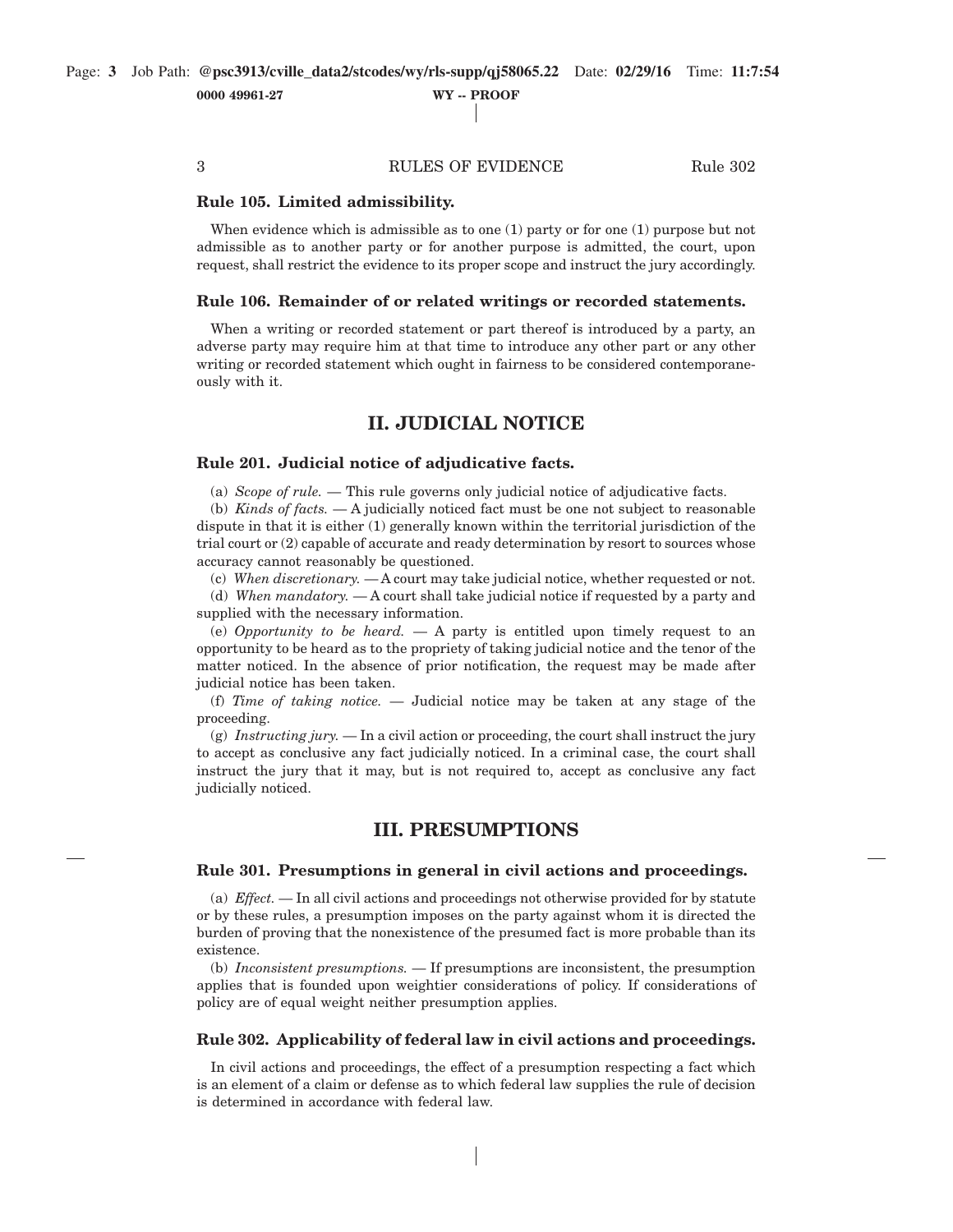#### Rule 303 WYOMING COURT RULES 4

# **Rule 303. Presumptions in criminal cases.**

(a) *Scope.* — Except as otherwise provided by statute, in criminal cases, presumptions against an accused, recognized at common law or created by statute, including statutory provisions that certain facts are prima facie evidence of other facts or of guilt, are governed by this rule.

(b) *Submission to jury.* — The court is not authorized to direct the jury to find a presumed fact against the accused. If a presumed fact establishes guilt or is an element of the offense or negatives a defense, the court may submit the question of guilt or of the existence of the presumed fact to the jury, but only if a reasonable juror on the evidence as a whole, including the evidence of the basic facts, could find guilt or the presumed fact beyond a reasonable doubt. If the presumed fact has a lesser effect, the question of its existence may be submitted to the jury provided the basic facts are supported by substantial evidence or are otherwise established, unless the court determines that a reasonable juror on the evidence as a whole could not find the existence of the presumed fact.

(c) *Instructing the jury.* — Whenever the existence of a presumed fact against the accused is submitted to the jury, the court shall instruct the jury that it may regard the basic facts as sufficient evidence of the presumed fact but is not required to do so. In addition, if the presumed fact establishes guilt or is an element of the offense or negatives a defense, the court shall instruct the jury that its existence, on all the evidence, must be proved beyond a reasonable doubt.

# **IV. RELEVANCY AND ITS LIMITS**

## **Rule 401. Definition of ''relevant evidence''.**

''Relevant evidence'' means evidence having any tendency to make the existence of any fact that is of consequence to the determination of the action more probable or less probable than it would be without the evidence.

# **Rule 402. Relevant evidence generally admissible; irrelevant evidence inadmissible.**

All relevant evidence is admissible, except as otherwise provided by statute, by these rules, or by other rules prescribed by the Supreme Court. Evidence which is not relevant is not admissible.

## **Rule 403. Exclusion of relevant evidence on grounds of prejudice, confusion, or waste of time.**

Although relevant, evidence may be excluded if its probative value is substantially outweighed by the danger of unfair prejudice, confusion of the issues, or misleading the jury, or by considerations of undue delay, waste of time, or needless presentation of cumulative evidence.

# **Rule 404. Character evidence not admissible to prove conduct; exceptions; other crimes.**

(a) *Character evidence generally.* — Evidence of a person's character or a trait of his character is not admissible for the purpose of proving that he acted in conformity therewith on a particular occasion, except:

(1) Character of Accused. — Evidence of a pertinent trait of his character offered by an accused, or by the prosecution to rebut the same;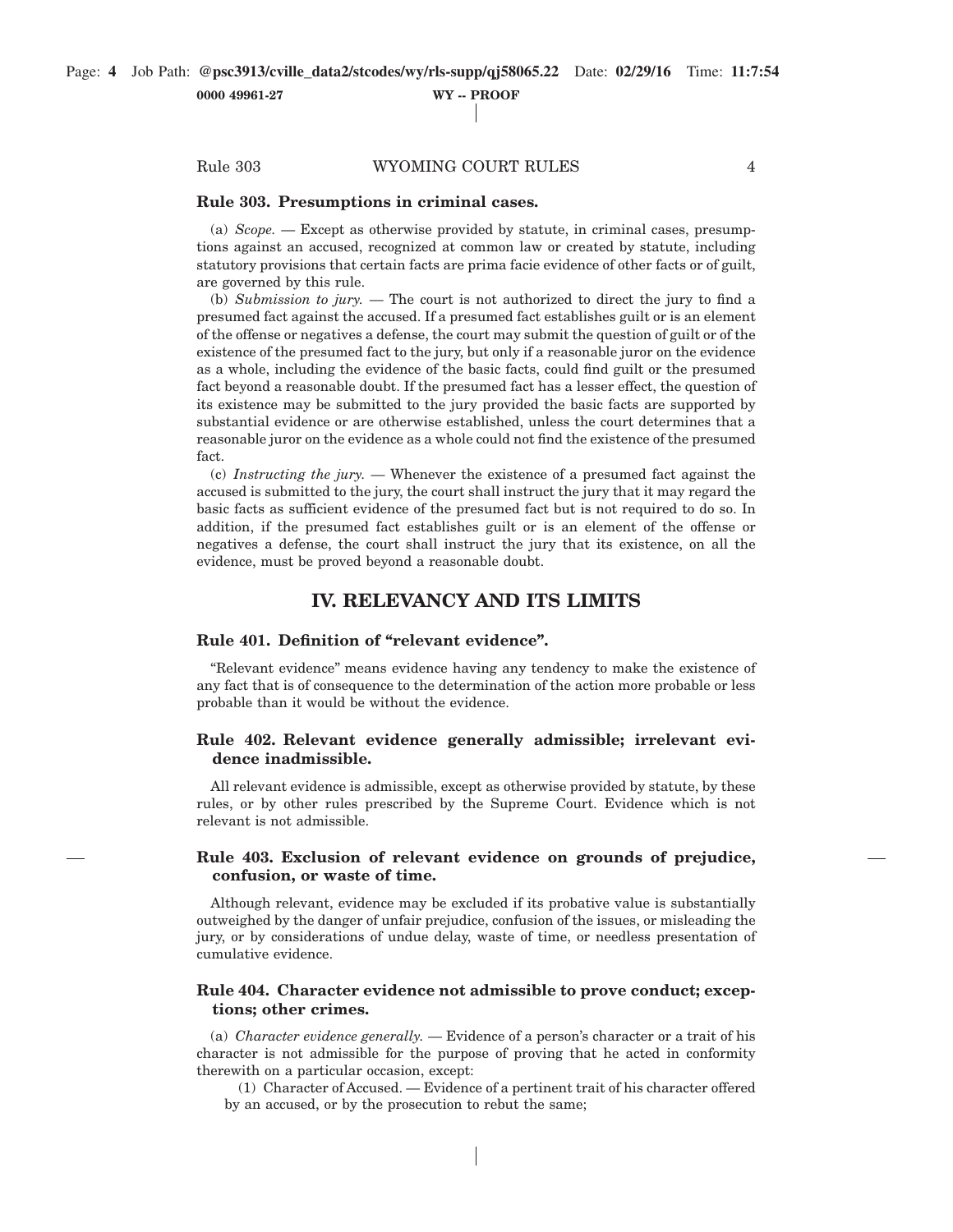(2) Character of Victim. — Evidence of a pertinent trait of character of the victim of the crime offered by an accused, or by the prosecution to rebut the same, or evidence of a character trait of peacefulness of the victim offered by the prosecution in a homicide case to rebut evidence that the victim was the first aggressor;

(3) Character of Witness. — Evidence of the character of a witness, as provided in Rules 607, 608, and 609.

(b) *Other crimes, wrongs, or acts.* — Evidence of other crimes, wrongs, or acts is not admissible to prove the character of a person in order to show that he acted in conformity therewith. It may, however, be admissible for other purposes, such as proof of motive, opportunity, intent, preparation, plan, knowledge, identity, or absence of mistake or accident, provided that upon request by the accused, the prosecution in a criminal case shall provide reasonable notice in advance of trial, or during trial if the court excuses pretrial notice on good cause shown, of the general nature of any such evidence it intends to introduce at trial.

(Amended October 14, 2008, effective January 1, 2009.)

#### **Rule 405. Methods of proving character.**

(a) *Reputation or opinion.* — In all cases in which evidence of character or a trait of character of a person is admissible, proof may be made by testimony as to reputation or by testimony in the form of an opinion. On cross-examination, inquiry is allowable into relevant specific instances of conduct.

(b) *Specific instances of conduct.* — In cases in which character or a trait of character of a person is an essential element of a charge, claim, or defense, or is in issue under Rule 404(a)(2), proof may also be made of specific instances of his conduct.

#### **Rule 406. Habit; routine practice.**

Evidence of the habit of a person or of the routine practice of an organization, whether corroborated or not and regardless of the presence of eyewitnesses, is relevant to prove that the conduct of the person or organization on a particular occasion was in conformity with the habit or routine practice.

#### **Rule 407. Subsequent remedial measures.**

When, after an event, measures are taken which, if taken previously, would have made the event less likely to occur, evidence of the subsequent measures is not admissible to prove negligence or culpable conduct in connection with the event. This rule does not require the exclusion of evidence of subsequent measures when offered for another purpose, such as proving ownership, control, or feasibility of precautionary measures, if controverted, or impeachment.

#### **Rule 408. Compromise and offers to compromise.**

Evidence of (1) furnishing or offering or promising to furnish, or (2) accepting or offering or promising to accept, a valuable consideration in compromising or attempting to compromise a claim which was disputed as to either validity or amount, is not admissible to prove liability for or invalidity of the claim or its amount. Evidence of conduct or statements made in compromise negotiations is likewise not admissible. This rule does not require exclusion when the evidence is offered for another purpose, such as proving bias or prejudice of a witness, negativing a contention of undue delay, or proving an effort to obstruct a criminal investigation or prosecution.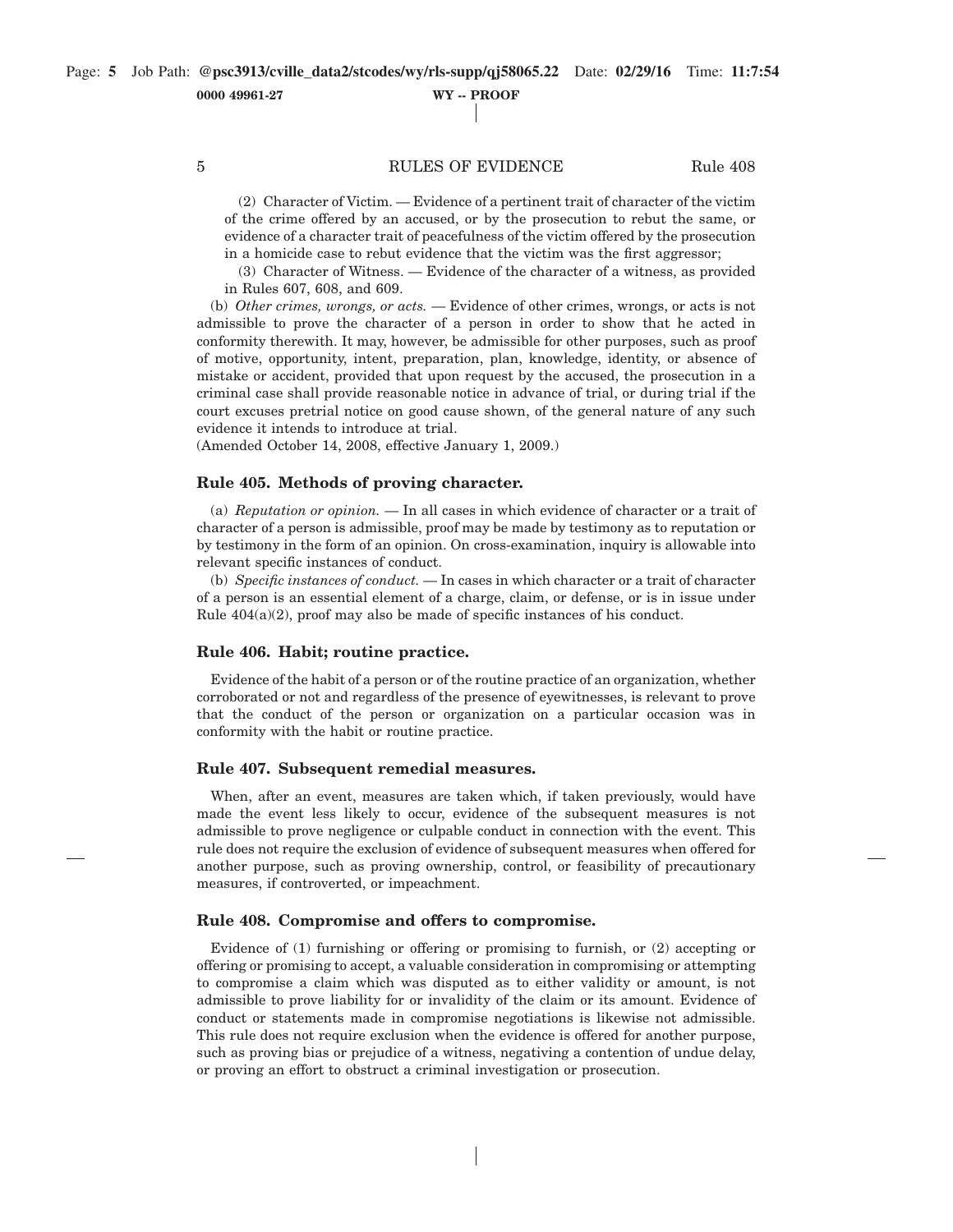#### Rule 409 WYOMING COURT RULES 6

## **Rule 409. Payment of medical and similar expenses.**

Evidence of furnishing or offering or promising to pay medical, hospital, or similar expenses occasioned by an injury is not admissible to prove liability for the injury.

#### **Rule 410. Withdrawn pleas and offers.**

Evidence of a plea of guilty, later withdrawn, or admission of the charge, later withdrawn, or of a plea of nolo contendere, or of an offer so to plead to the crime charged or any other crime, or of statements made in connection with any of the foregoing withdrawn pleas or offers, is not admissible in any civil or criminal action, case, or proceeding against the person who made the plea or offer.

#### **Rule 411. Liability insurance.**

Evidence that a person was or was not insured against liability is not admissible upon the issue whether he acted negligently or otherwise wrongfully. This rule does not require the exclusion of evidence of insurance against liability when offered for another purpose, such as proof of agency, ownership, or control, or bias or prejudice of a witness.

# **V. PRIVILEGES**

## **Rule 501. General rule.**

Except as otherwise required by constitution or statute or by these or other rules promulgated by the Supreme Court of Wyoming, the privilege of a witness, person, government, state, or political subdivision thereof shall be governed by the principles of the common law as they may be interpreted by the courts of the State of Wyoming in the light of reason and experience.

# **VI. WITNESSES**

#### **Rule 601. General rule of competency.**

Every person is competent to be a witness except as otherwise provided in these rules.

#### **Rule 602. Lack of personal knowledge.**

A witness may not testify to a matter unless evidence is introduced sufficient to support a finding that he has personal knowledge of the matter. Evidence to prove personal knowledge may, but need not, consist of the testimony of the witness himself. This rule is subject to the provisions of Rule 703, relating to opinion testimony by expert witnesses.

#### **Rule 603. Oath or affirmation.**

Before testifying, every witness shall be required to declare that he will testify truthfully, by oath or affirmation administered in a form calculated to awaken his conscience and impress his mind with his duty to do so.

#### **Rule 604. Interpreters.**

An interpreter is subject to the provisions of these rules relating to qualification as an expert and the administration of an oath or affirmation that he will make a true translation.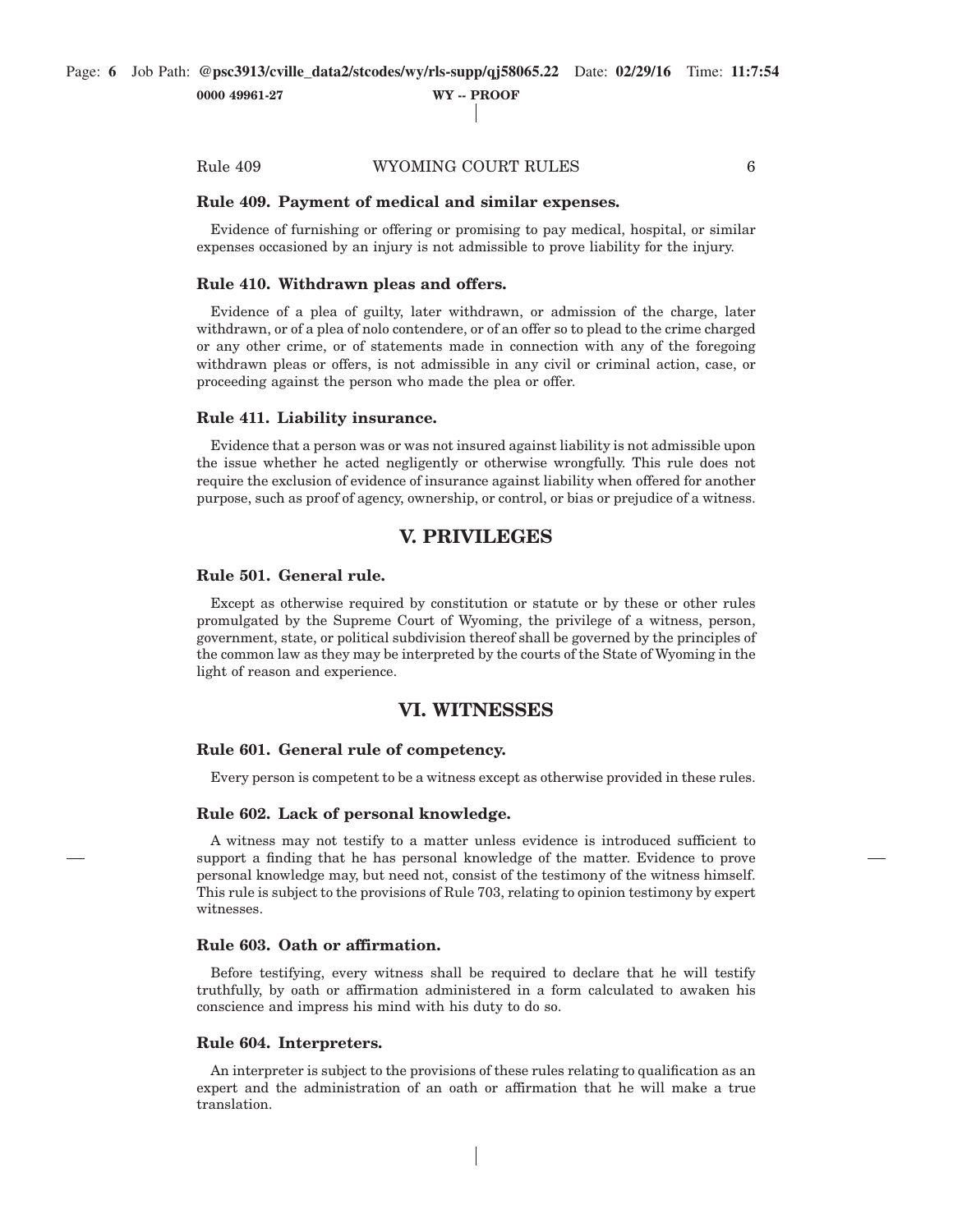#### **Rule 605. Competency of judge as witness.**

The judge presiding at the trial may not testify in that trial as a witness. No objection need be made in order to preserve the point.

#### **Rule 606. Competency of juror as witness.**

(a) *At the trial.* — A member of the jury may not testify as a witness before that jury in the trial of the case in which he is sitting as a juror. If he is called so to testify, the opposing party shall be afforded an opportunity to object out of the presence of the jury.

(b) *Inquiry into validity of verdict or indictment.* — Upon an inquiry into the validity of a verdict or indictment, a juror may not testify as to any matter or statement occurring during the course of the jury's deliberations or to the effect of anything upon his or any other juror's mind or emotions as influencing him to assent to or dissent from the verdict or indictment or concerning his mental processes in connection therewith, nor may his affidavit or evidence of any statement by him concerning a matter about which he would be precluded from testifying be received, but a juror may testify on the questions whether extraneous prejudicial information was improperly brought to the jury's attention or whether any outside influence was improperly brought to bear upon any juror.

#### **Rule 607. Who may impeach.**

The credibility of a witness may be attacked by any party, including the party calling him.

# **Rule 608. Evidence of character and conduct of witness.**

(a) *Opinion and reputation evidence of character.* — The credibility of a witness may be attacked or supported by evidence in the form of opinion or reputation, but subject to these limitations: (1) the evidence may refer only to character for truthfulness or untruthfulness, and (2) evidence of truthful character is admissible only after the character of the witness for truthfulness has been attacked by opinion or reputation evidence or otherwise.

(b) *Specific instances of conduct.* — Specific instances of the conduct of a witness, for the purpose of attacking or supporting his credibility, other than conviction of crime as provided in Rule 609, may not be proved by extrinsic evidence. They may, however, in the discretion of the court, if probative of truthfulness or untruthfulness, be inquired into on cross-examination of the witness (1) concerning his character for truthfulness or untruthfulness, or (2) concerning the character for truthfulness or untruthfulness of another witness as to which character the witness being cross-examined has testified.

The giving of testimony, whether by an accused or by any other witness, does not operate as a waiver of his privilege against self-incrimination when examined with respect to matters which relate only to credibility.

### **Rule 609. Impeachment by evidence of conviction of crime.**

(a) *General rule.* — For the purpose of attacking the credibility of a witness,

(1) evidence that a witness other than an accused has been convicted of a crime shall be admitted, subject to Rule 403, if the crime was punishable by death or imprisonment in excess of one (1) year under the law under which the witness was convicted, and evidence that an accused has been convicted of such a crime shall be admitted if the court determines that the probative value of admitting this evidence outweighs its prejudicial effect to the accused; and

(2) evidence that any witness has been convicted of a crime shall be admitted if it involved dishonesty or false statement, regardless of the punishment.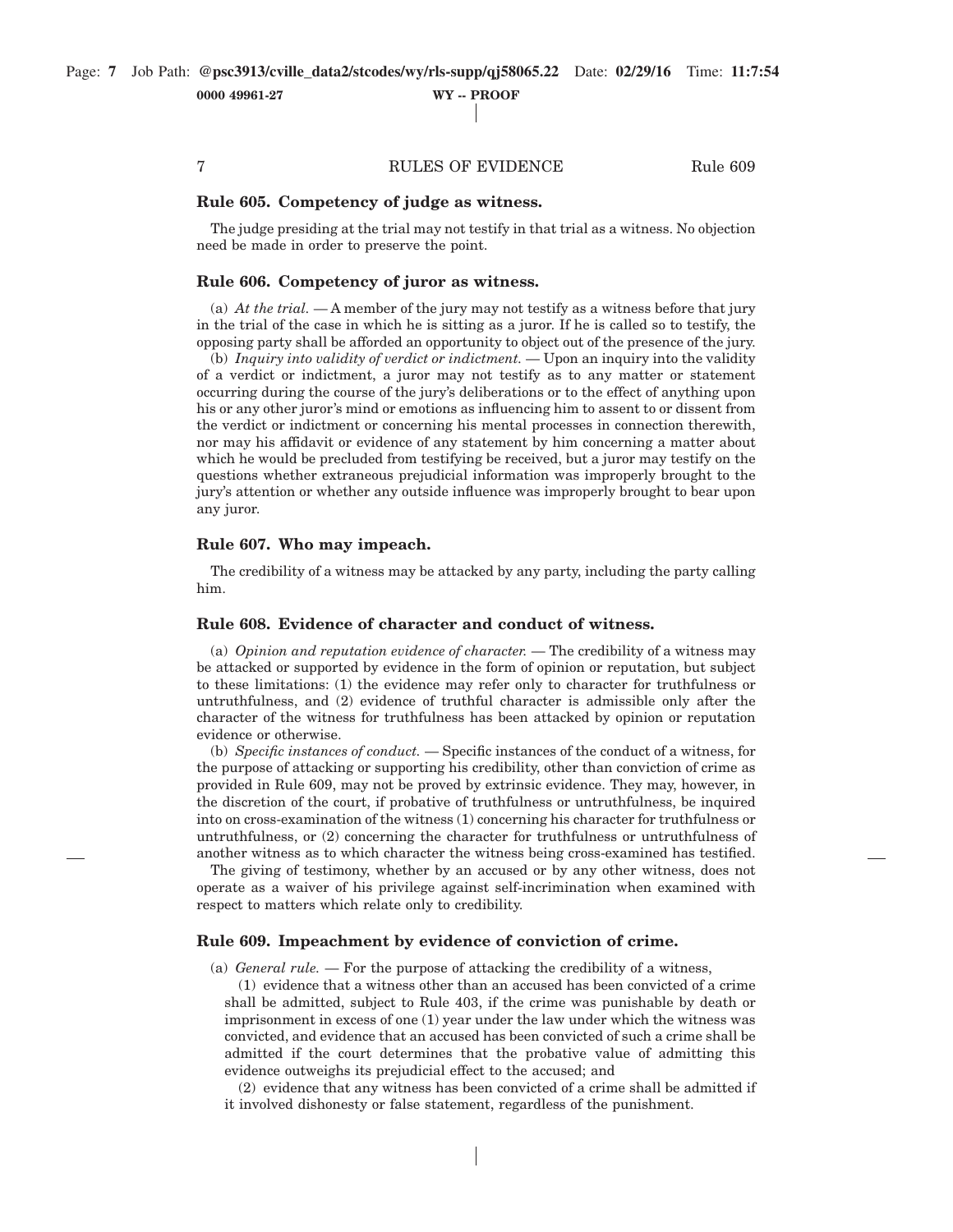#### Rule 610 WYOMING COURT RULES 8

(b) *Time limit.* — Evidence of a conviction under this rule is not admissible if a period of more than ten (10) years has elapsed since the date of the conviction or of the release of the witness from the confinement imposed for that conviction, whichever is the later date, unless the court determines, in the interests of justice, that the probative value of the conviction supported by specific facts and circumstances substantially outweighs its prejudicial effect. However, evidence of a conviction more than ten (10) years old as calculated herein, is not admissible unless the proponent gives to the adverse party sufficient advance written notice of intent to use such evidence to provide the adverse party with a fair opportunity to contest the use of such evidence.

(c) *Effect of pardon, annulment, or certificate of rehabilitation.* — Evidence of a conviction is not admissible under this rule if (1) the conviction has been the subject of a pardon, annulment, certificate of rehabilitation, or other equivalent procedure based on a finding of the rehabilitation of the person convicted, and that person has not been convicted of a subsequent crime which was punishable by death or imprisonment in excess of one (1) year, or (2) the conviction has been the subject of a pardon, annulment, or other equivalent procedure based on a finding of innocence.

(d) *Juvenile adjudications.* — Evidence of juvenile adjudications is generally not admissible under this rule. The court may, however, in a criminal case allow evidence of a juvenile adjudication of a witness (other than the accused) if conviction of the offense would be admissible to attach the credibility of an adult and the court is satisfied that admission in evidence is necessary for a fair determination of the issue of guilt or innocence.

(e) *Pendency of appeal.* — The pendency of an appeal therefrom does not render evidence of a conviction inadmissible. Evidence of the pendency of an appeal is admissible.

(Amended October 29, 1991, effective January 28, 1992.)

#### **Rule 610. Religious beliefs or opinions.**

Evidence of the beliefs or opinions of a witness on matters of religion is not admissible for the purpose of showing that by reason of their nature his credibility is impaired or enhanced.

#### **Rule 611. Mode and order of interrogation and presentation.**

(a) *Control by court.* — The court shall exercise reasonable control over the mode and order of interrogating witnesses and presenting evidence so as to (1) make the interrogation and presentation effective for the ascertainment of the truth, (2) avoid needless consumption of time, and (3) protect witnesses from harassment or undue embarrassment.

(b) *Scope of cross-examination.* — Cross-examination should be limited to the subject matter of the direct examination and matters affecting the credibility of the witness. The court may, in the exercise of discretion, permit inquiry into additional matters as if on direct examination.

(c) *Leading questions.* — Leading questions should not be used on the direct examination of a witness except as may be necessary to develop his testimony. Ordinarily leading questions should be permitted on cross-examination. When a party calls a hostile witness, an adverse party, or a witness identified with an adverse party, interrogation may be by leading questions.

## **Rule 612. Writing or object used to refresh memory.**

(a) *While testifying.* — If, while testifying, a witness uses a writing or object to refresh his memory, an adverse party is entitled to have the writing or object produced at the trial, hearing, or deposition in which the witness is testifying.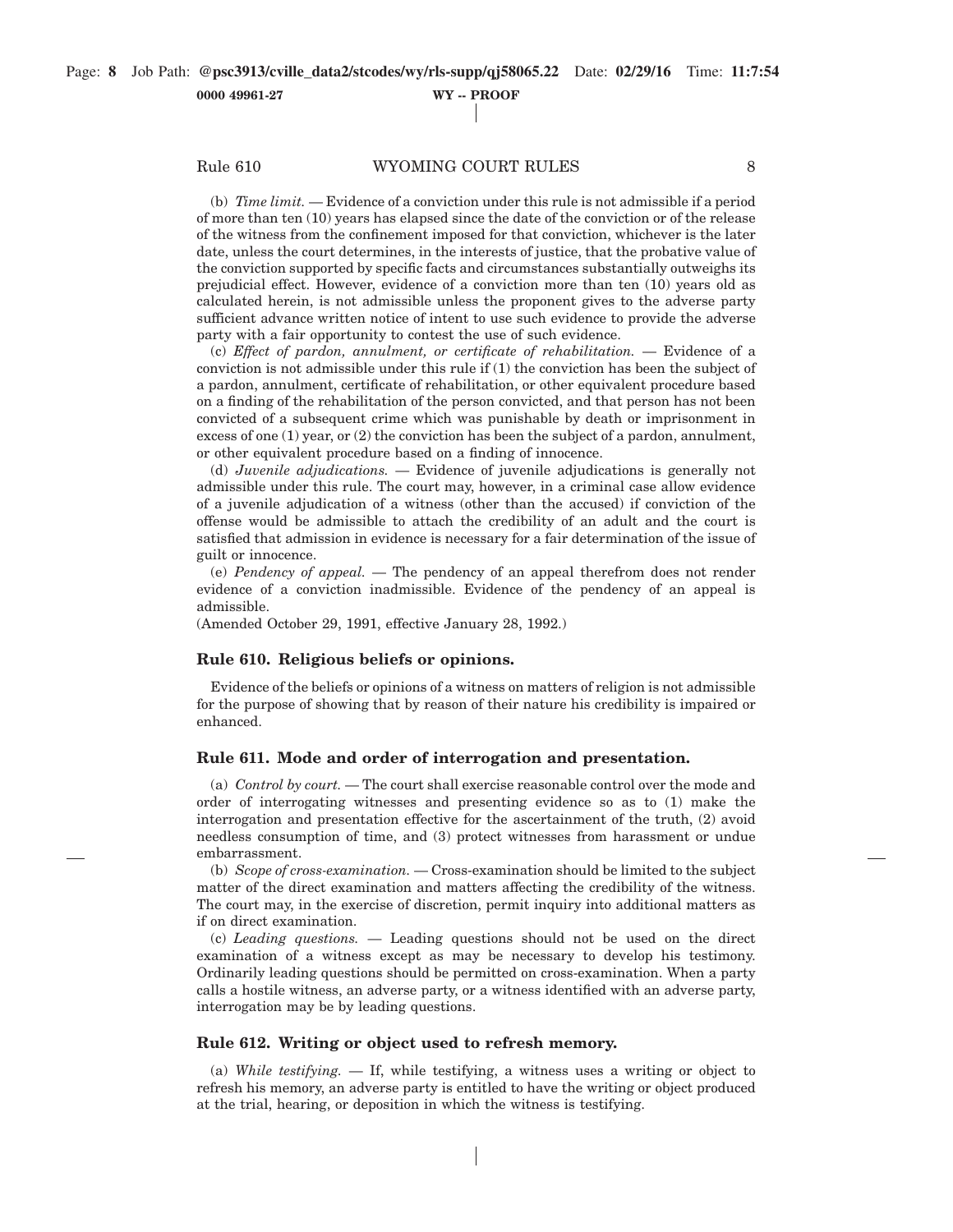(b) *Before testifying.* — If, before testifying, a witness uses a writing or object to refresh his memory for the purpose of testifying and the court in its discretion determines that the interests of justice so require, an adverse party is entitled to have the writing or object produced, if practicable, at the trial, hearing, or deposition in which the witness is testifying.

(c) *Terms and conditions of production and use.* — A party entitled to have a writing or object produced under this rule is entitled to inspect it, to cross-examine the witness thereon, and to introduce in evidence those portions which relate to the testimony of the witness. If production of the writing or object at the trial, hearing, or deposition is impracticable, the court may order it made available for inspection. If it is claimed that the writing or object contains matters not related to the subject matter of the testimony, the court shall examine the writing or object *in camera,* excise any portions not so related, and order delivery of the remainder to the party entitled thereto. Any portion withheld over objections shall be preserved and made available to the appellate court in the event of an appeal. If a writing or object is not produced, made available for inspection, or delivered pursuant to order under this rule, the court shall make any order justice requires, but in criminal cases if the prosecution elects not to comply, the order shall be one striking the testimony or, if the court in its discretion determines that the interests of justice so require, declaring a mistrial.

#### **Rule 613. Prior statements of witnesses.**

(a) *Examining witness concerning prior statement.* — In examining a witness concerning a prior statement made by him, whether written or not, the statement need not be shown nor its contents disclosed to him at that time, but on request the same shall be shown or disclosed to opposing counsel.

(b) *Extrinsic evidence of prior inconsistent statement of witness.* — Extrinsic evidence of a prior inconsistent statement by a witness is not admissible unless the witness is afforded an opportunity to explain or deny the same and the opposite party is afforded an opportunity to interrogate him thereon, or the interests of justice otherwise require. This provision does not apply to admissions of a party-opponent as defined in Rule 801(d)(2).

#### **Rule 614. Calling and interrogation of witnesses by court.**

(a) *Calling by court.* — The court may, on its own motion or at the suggestion of a party, call witnesses, and all parties are entitled to cross-examine witnesses thus called.

(b) *Interrogation by court.* — The court may interrogate witnesses, whether called by itself or by a party.

(c) *Objections.* — Objections to the calling of witnesses by the court or to interrogation by it may be made at the time or at the next available opportunity when the jury is not present.

#### **Rule 615. Exclusion of witnesses.**

At the request of a party the court shall order witnesses excluded so that they cannot hear the testimony of other witnesses, and it may enter the order on its own motion. This rule does not authorize exclusion of  $(1)$  a party who is a natural person, or  $(2)$  an officer or employee of a party which is not a natural person designated as its representative by its attorney, or (3) a person whose presence is shown by a party to be essential to the presentation of his cause.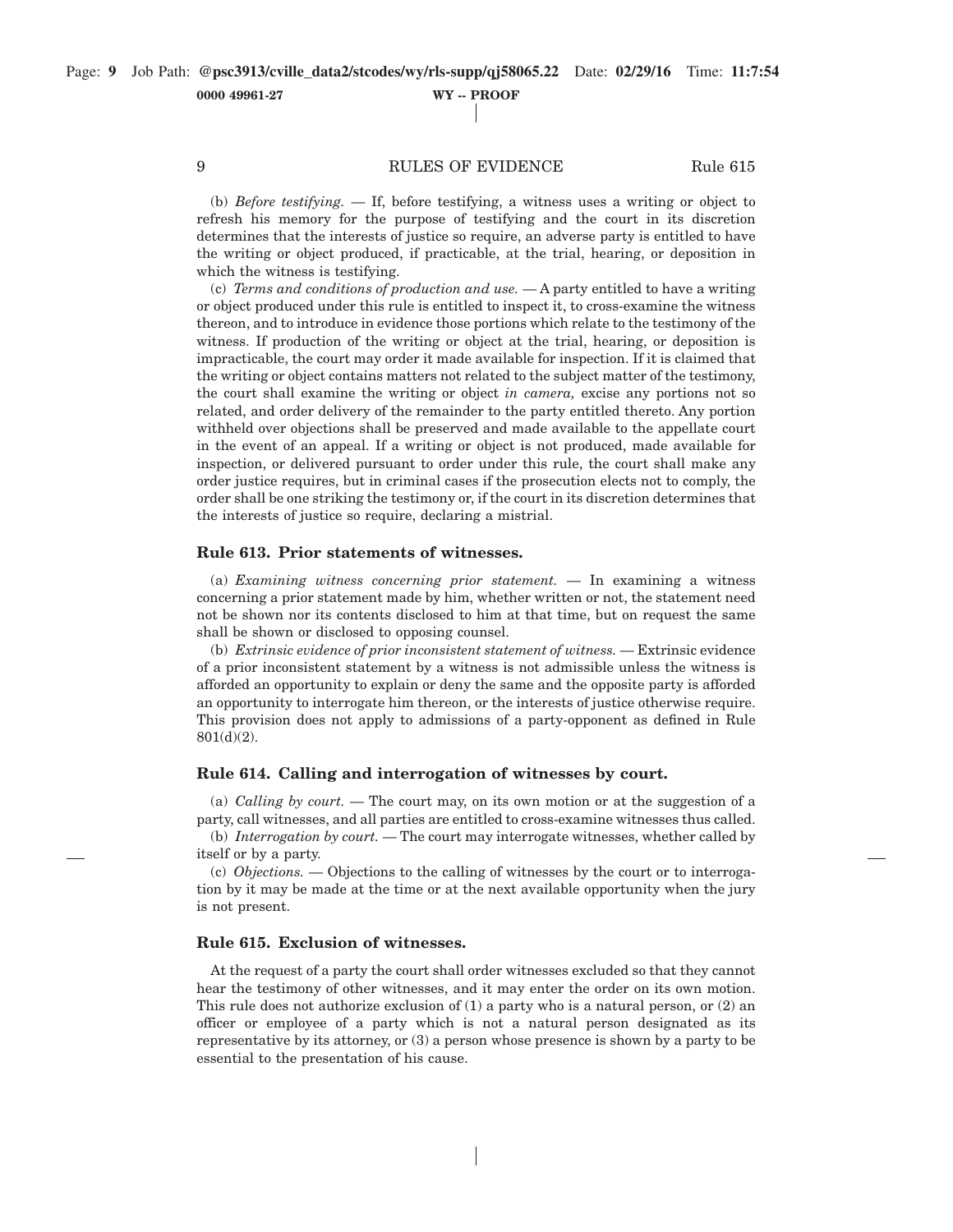Rule 701 WYOMING COURT RULES 10

# **VII. OPINIONS AND EXPERT TESTIMONY**

### **Rule 701. Opinion testimony by lay witnesses.**

If the witness is not testifying as an expert, his testimony in the form of opinions or inferences is limited to those opinions or inferences which are (a) rationally based on the perception of the witness and (b) helpful to a clear understanding of his testimony or the determination of a fact in issue.

#### **Rule 702. Testimony by experts.**

If scientific, technical, or other specialized knowledge will assist the trier of fact to understand the evidence or to determine a fact in issue, a witness qualified as an expert by knowledge, skill, experience, training, or education, may testify thereto in the form of an opinion or otherwise.

#### **Rule 703. Bases of opinion testimony by experts.**

The facts or data in the particular case upon which an expert bases an opinion or inference may be those perceived by or made known to him at or before the hearing. If of a type reasonably relied upon by experts in the particular field in forming opinions or inferences upon the subject, the facts or data need not be admissible in evidence.

#### **Rule 704. Opinion on ultimate issue.**

Testimony in the form of an opinion or inference otherwise admissible is not objectionable because it embraces an ultimate issue to be decided by the trier of fact.

#### **Rule 705. Disclosure of facts or data underlying expert opinion.**

The expert may testify in terms of opinion or inference and give his reasons therefor without prior disclosure of the underlying facts or data, unless the court requires otherwise. The expert may in any event be required to disclose the underlying facts or data on cross-examination.

#### **Rule 706. Court-appointed experts.**

(a) *Appointment.* — The court may on its own motion or on the motion of any party enter an order to show cause why expert witnesses should not be appointed, and may request the parties to submit nominations. The court may appoint any expert witnesses agreed upon by the parties, and may appoint expert witnesses of its own selection. An expert witness shall not be appointed by the court unless he consents to act. A witness so appointed shall be informed of his duties by the court in writing, a copy of which shall be filed with the clerk, or at a conference in which the parties shall have opportunity to participate. A witness so appointed shall advise the parties of his findings, if any; his deposition may be taken by any party; and he may be called to testify by the court or any party. He shall be subject to cross-examination by each party, including a party calling him as a witness.

(b) *Compensation.* — Expert witnesses so appointed are entitled to reasonable compensation in whatever sum the court may allow. The compensation thus fixed is payable from funds which may be provided by law in criminal cases and civil actions. In civil actions and proceedings the compensation shall be paid by the parties in such proportion and at such time as the court directs, and thereafter charged in like manner as other costs.

(c) *Disclosure of appointment.* — In the exercise of its discretion, the court may authorize disclosure to the jury of the fact that the court appointed the expert witness.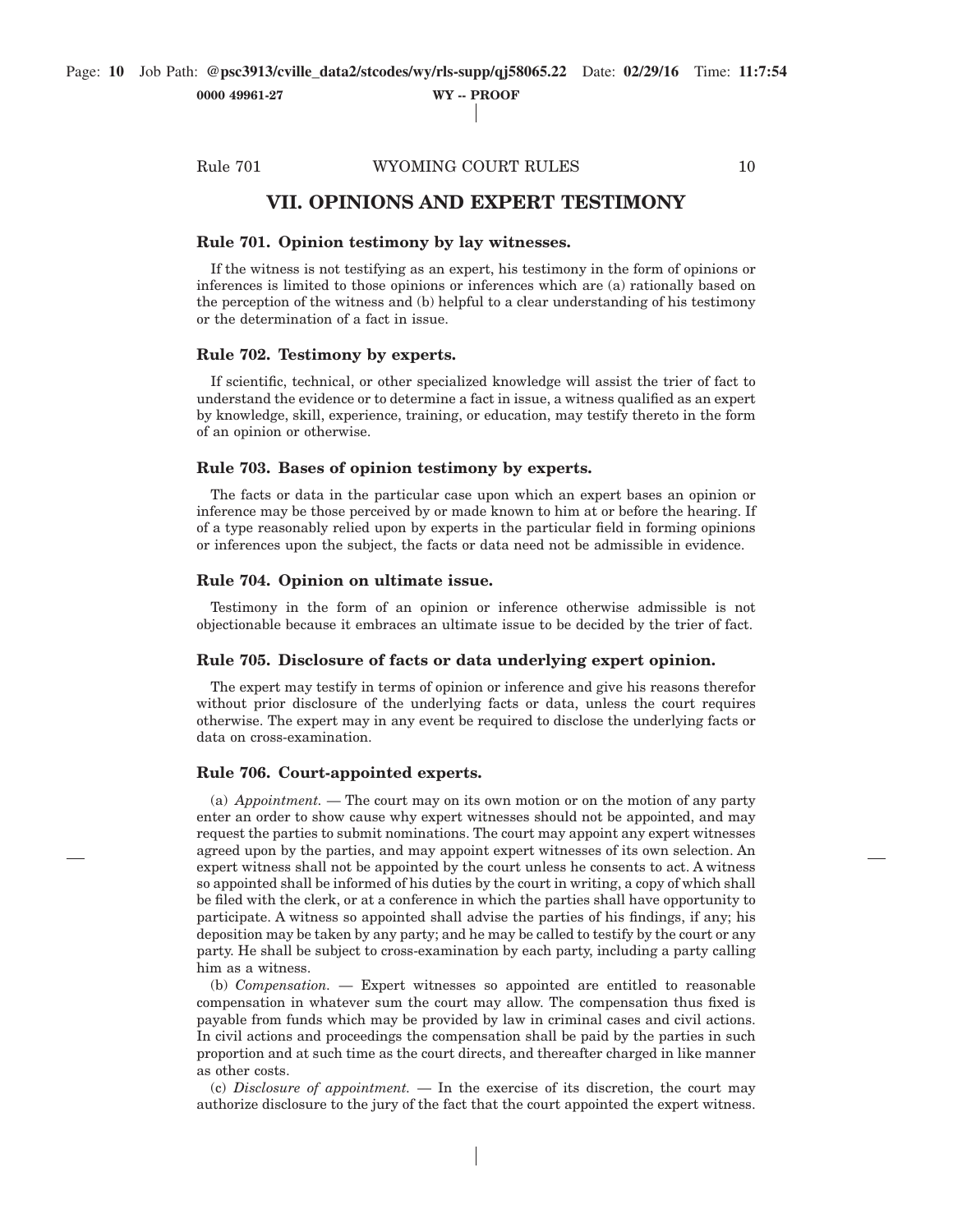(d) *Parties' experts of own selection.* — Nothing in this rule limits the parties in calling expert witnesses of their own selection.

# **VIII. HEARSAY**

#### **Rule 801. Definitions.**

The following definitions apply under this article:

(a) *Statement.*  $-A$  "statement" is (1) an oral or written assertion or (2) nonverbal conduct of a person, if it is intended by him as an assertion.

(b) *Declarant.*  $- A$  "declarant" is a person who makes a statement.

(c) *Hearsay.* — ''Hearsay'' is a statement, other than one made by the declarant while testifying at the trial or hearing, offered in evidence to prove the truth of the matter asserted.

(d) *Statements which are not hearsay.* — A statement is not hearsay if:

(1) Prior Statement by Witness. — The declarant testifies at the trial or hearing and is subject to cross-examination concerning the statement, and the statement is (A) inconsistent with his testimony, and, if offered in a criminal proceeding, was given under oath subject to the penalty of perjury at a trial, hearing, or other proceeding, or in a deposition, or (B) consistent with his testimony and is offered to rebut an express or implied charge against him of recent fabrication or improper influence or motive, or (C) one of identification of a person made after perceiving him; or

(2) Admission by Party-Opponent. — The statement is offered against a party and is (A) his own statement, in either his individual or a representative capacity, or (B) a statement of which he has manifested his adoption or belief in its truth, or (C) a statement by a person authorized by him to make a statement concerning the subject, or (D) a statement by his agent or servant concerning a matter within the scope of his agency or employment, made during the existence of the relationship, or (E) a statement by a co-conspirator of a party during the course and in furtherance of the conspiracy.

#### **Rule 802. Hearsay rule.**

Hearsay is not admissible except as provided by these rules or by other rules adopted by the Supreme Court of Wyoming or by statute.

#### **Rule 803. Hearsay exceptions; availability of declarant immaterial.**

The following are not excluded by the hearsay rule, even though the declarant is available as a witness:

(1) *Present sense impression.* — A statement describing or explaining an event or condition made while the declarant was perceiving the event or condition, or immediately thereafter;

 $(2)$  *Excited utterance.*  $\overline{A}$  A statement relating to a startling event or condition made while the declarant was under the stress of excitement caused by the event or condition;

(3) *Then-existing mental, emotional, or physical condition.* — A statement of the declarant's then-existing state of mind, emotion, sensation, or physical condition (such as intent, plan, motive, design, mental feeling, pain, and bodily health), but not including a statement of memory or belief to prove the fact remembered or believed unless it relates to the execution, revocation, identification, or terms of declarant's will;

(4) *Statements for purposes of medical diagnosis or treatment.* — Statements made for purposes of medical diagnosis or treatment and describing medical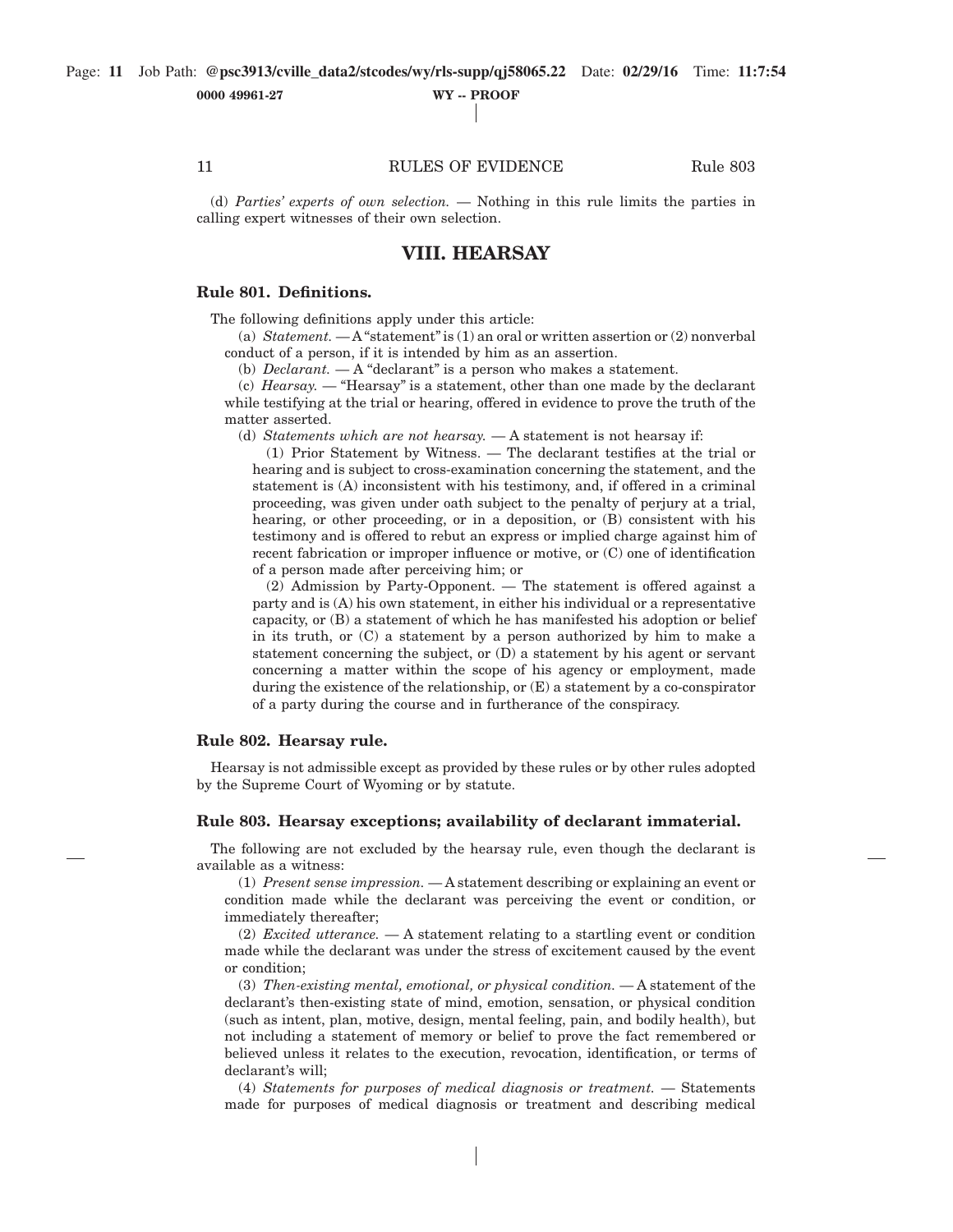#### Rule 803 WYOMING COURT RULES 12

history, or past or present symptoms, pain, or sensations, or the inception or general character of the cause or external source thereof insofar as reasonably pertinent to diagnosis or treatment;

(5) *Recorded recollection.* — A memorandum or record concerning a matter about which a witness once had knowledge but now has insufficient recollection to enable him to testify fully and accurately, shown to have been made or adopted by the witness when the matter was fresh in his memory and to reflect that knowledge correctly. If admitted, the memorandum or record may be read into evidence but may not itself be received as an exhibit unless offered by an adverse party;

(6) *Records of regularly conducted activity.* — A memorandum, report, record, or data compilation, in any form, of acts, events, conditions, opinions, or diagnoses, made at or near the time by, or from information transmitted by, a person with knowledge, if kept in the course of a regularly conducted business activity, and if it was the regular practice of that business activity to make the memorandum, report, record, or data compilation, all as shown by the testimony of the custodian or other qualified witness, unless the source of information or the method or circumstances or preparation indicate lack of trustworthiness. The term ''business'' as used in this paragraph includes business, institution, association, profession, occupation, and calling of every kind, whether or not conducted for profit;

(7) *Absence of entry in records kept in accordance with the provisions of paragraph (6).* — Evidence that a matter is not included in the memoranda, reports, records, or data compilations, in any form, kept in accordance with the provisions of paragraph (6), to prove the nonoccurrence or nonexistence of the matter, if the matter was of a kind of which a memorandum, report, record, or data compilation was regularly made and preserved, unless the sources of information or other circumstances indicate lack of trustworthiness;

(8) *Public records and reports.* — Records, reports, statements, or data compilations, in any form, of public offices or agencies, setting forth (A) the activities of the office or agency, or (B) matters observed pursuant to duty imposed by law as to which matters there was a duty to report, excluding, however, in criminal cases matters observed by police officers and other law enforcement personnel, or (C) in civil actions and proceedings and against the state in criminal cases, factual findings resulting from an investigation made pursuant to authority granted by law, unless the sources of information or other circumstances indicate lack of trustworthiness;

(9) *Records of vital statistics.* — Records or data compilations, in any form, of births, fetal deaths, deaths, or marriages, if the report thereof was made to a public office pursuant to requirements of law;

(10) *Absence of public record or entry.* — To prove the absence of a record, report, statement, or data compilation, in any form, or the nonoccurrence or nonexistence of a matter of which a record, report, statement, or data compilation, in any form, was regularly made and preserved by a public office or agency, evidence in the form of a certification in accordance with Rule 902, or testimony, that diligent search failed to disclose the record, report, statement, or data compilation, or entry;

(11) *Records of religious organizations.* — Statements of births, marriages, divorces, deaths, legitimacy, ancestry, relationship by blood or marriage, or other similar facts of personal or family history, contained in a regularly kept record of a religious organization;

(12) *Marriage, baptismal, and similar certificates.* — Statements of fact contained in a certificate that the maker performed a marriage or other ceremony or administered a sacrament, made by a clergyman, public official, or other person authorized by the rules or practices of a religious organization or by law to perform the act certified, and purporting to have been issued at the time of the act or within a reasonable time thereafter;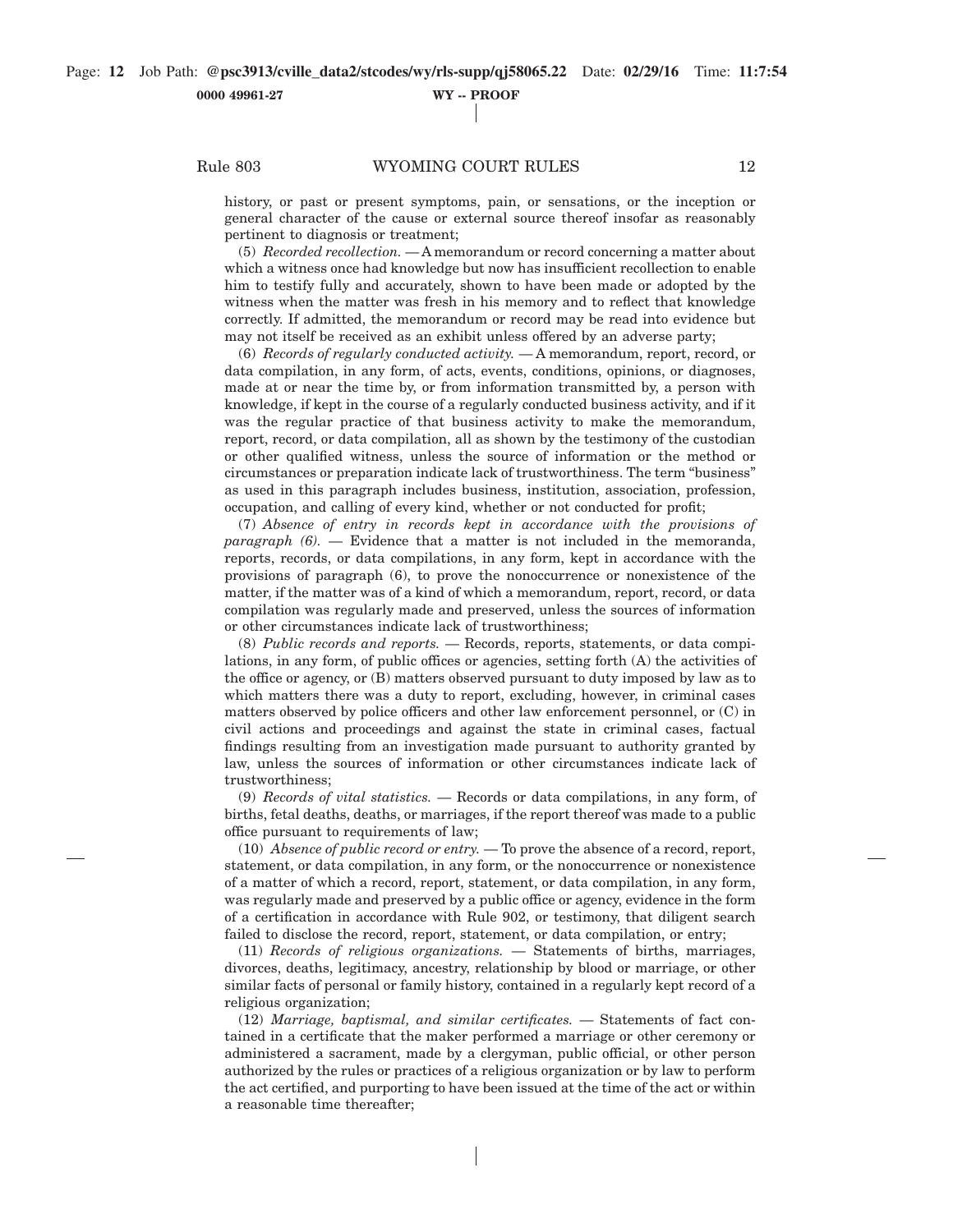(13) *Family records.* — Statements of fact concerning personal or family history contained in family Bibles, genealogies, charts, engravings on rings, inscriptions on family portraits, engravings on urns, crypts, or tombstones, or the like;

(14) *Records of documents affecting an interest in property.* — The record of a document purporting to establish or affect an interest in property, as proof of the content of the original recorded document and its execution and delivery by each person by whom it purports to have been executed, if the record is a record of public office and an applicable statute authorizes the recording of documents of that kind in that office;

(15) *Statements in documents affecting an interest in property.* — A statement contained in a document purporting to establish or affect an interest in property if the matter stated was relevant to the purpose of the document, unless dealings with the property since the document was made have been inconsistent with the truth of the statement or the purport of the document;

(16) *Statements in ancient documents.* — Statements in a document in existence twenty (20) years or more the authenticity of which is established;

(17) *Market reports, commercial publications.* — Market quotations, tabulations, lists, directories, or other published compilations, generally used and relied upon by the public or by persons in particular occupations;

(18) *Learned treatises.* — To the extent called to the attention of an expert witness upon cross-examination or relied upon by him in direct examination, statements contained in published treatises, periodicals, or pamphlets on a subject of history, medicine, or other science or art, established as a reliable authority by the testimony on admission of the witness or by other expert testimony or by judicial notice. If admitted, the statements may be read into evidence but may not be received as exhibits;

(19) *Reputation concerning personal or family history.* — Reputation among members of his family by blood, adoption, or marriage, or among his associates, or in the community, concerning a person's birth, adoption, marriage, divorce, death, legitimacy, relationship by blood, adoption, or marriage, ancestry, or other similar fact of his personal or family history;

(20) *Reputation concerning boundaries or general history.* — Reputation in a community, arising before the controversy, as to boundaries of or customs affecting lands in the community, and reputation as to events of general history important to the community or state or nation in which located;

(21) *Reputation as to character.* — Reputation of a person's character among his associates or in the community;

(22) *Judgment of previous conviction.* — Evidence of a final judgment, entered after a trial or upon a plea of guilty (but not upon a plea of nolo contendere), adjudging a person guilty of a crime punishable by death or imprisonment in excess of one (1) year, to prove any fact essential to sustain the judgment, but not including, when offered by the government in a criminal prosecution for purposes other than impeachment, judgments against persons other than the accused. The pendency of an appeal may be shown but does not affect admissibility;

(23) *Judgment as to personal, family, or general history, or boundaries.* — Judgments as proof of matters of personal, family, or general history, or boundaries, essential to the judgment, if the same would be provable by evidence of reputation;

(24) *Other exceptions.* — A statement not specifically covered by any of the foregoing exceptions but having equivalent circumstantial guarantees of trustworthiness, if the court determines that (A) the statement is offered as evidence of a material fact; (B) the statement is more probative on the point for which it is offered than any other evidence on which the proponent can procure through reasonable efforts; and (C) the general purposes of these rules and the interests of justice will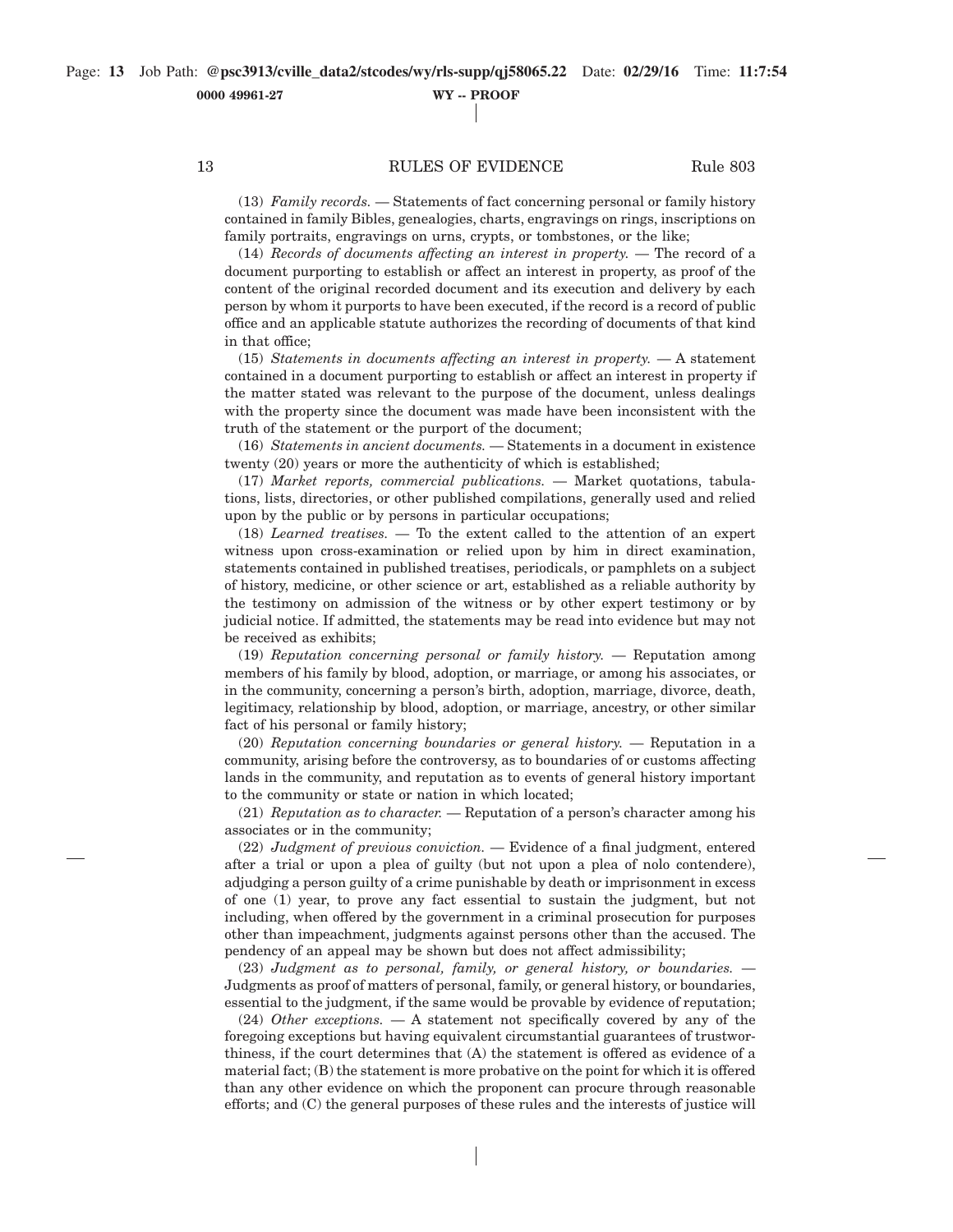# Rule 804 WYOMING COURT RULES 14

best be served by admission of the statement into evidence. However, a statement may not be admitted under this exception unless the proponent of it makes known to the adverse party sufficiently in advance of the trial or hearing to provide the adverse party with a fair opportunity to prepare to meet it, his intention to offer the statement and the particulars of it, including the name and address of the declarant.

### **Rule 804. Hearsay exceptions; declarant unavailable.**

(a) *Definition of unavailability.*  $-$  "Unavailability as a witness" includes situations in which the declarant:

(1) Is exempted by ruling of the court on the ground of privilege from testifying concerning the subject matter of his statement; or

(2) Persists in refusing to testify concerning the subject matter of his statement despite an order of the court to do so; or

(3) Testifies to a lack of memory of the subject matter of his statement; or

(4) Is unable to be present or to testify at the hearing because of death or then-existing physical or mental illness or infirmity; or

(5) Is absent from the hearing and the proponent of his statement has been unable to procure his attendance by process or other reasonable means.

A declarant is not unavailable as a witness if his exemption, refusal, claim of lack of memory, inability, or absence is due to the procurement or wrongdoing of the proponent of his statement for the purpose of preventing the witness from attending or testifying.

(b) *Hearsay exceptions.* — The following are not excluded by the hearsay rule if the declarant is unavailable as a witness:

(1) Former Testimony. — Testimony given as a witness at another hearing of the same or a different proceeding, or in a deposition taken in compliance with law in the course of the same or another proceeding, if the party against whom the testimony is now offered, or, in a civil action or proceeding, a predecessor in interest, had an opportunity and similar motive to develop the testimony by direct, cross, or redirect examination;

(2) Statement Under Belief of Impending Death. — In a prosecution for homicide or in a civil action or proceeding, a statement made by a declarant while believing that his death was imminent, concerning the cause or circumstances of what he believed to be his impending death;

(3) Statement Against Interest. — A statement which was at the time of its making so far contrary to the declarant's pecuniary or proprietary interest, or so far tended to subject him to civil or criminal liability, or to render invalid a claim by him against another, that a reasonable man in his position would not have made the statement unless he believed it to be true. A statement tending to expose the declarant to criminal liability and offered to exculpate the accused is not admissible unless corroborating circumstances clearly indicate the trustworthiness of the statement;

(4) Statement of Personal or Family History. — (A) A statement concerning the declarant's own birth, adoption, marriage, divorce, legitimacy, relationship by blood, adoption, or marriage, ancestry, or other similar fact of personal or family history, even though declarant had no means of acquiring personal knowledge of the matter stated; or (B) a statement concerning the foregoing matters, and death also, of another person, if the declarant was related to the other by blood, adoption, or marriage or was so intimately associated with the other's family as to be likely to have accurate information concerning the matter declared;

(5) Statement of Recent Perception. — In a civil action or proceeding, a statement, not in response to the instigation of a person engaged in investigating,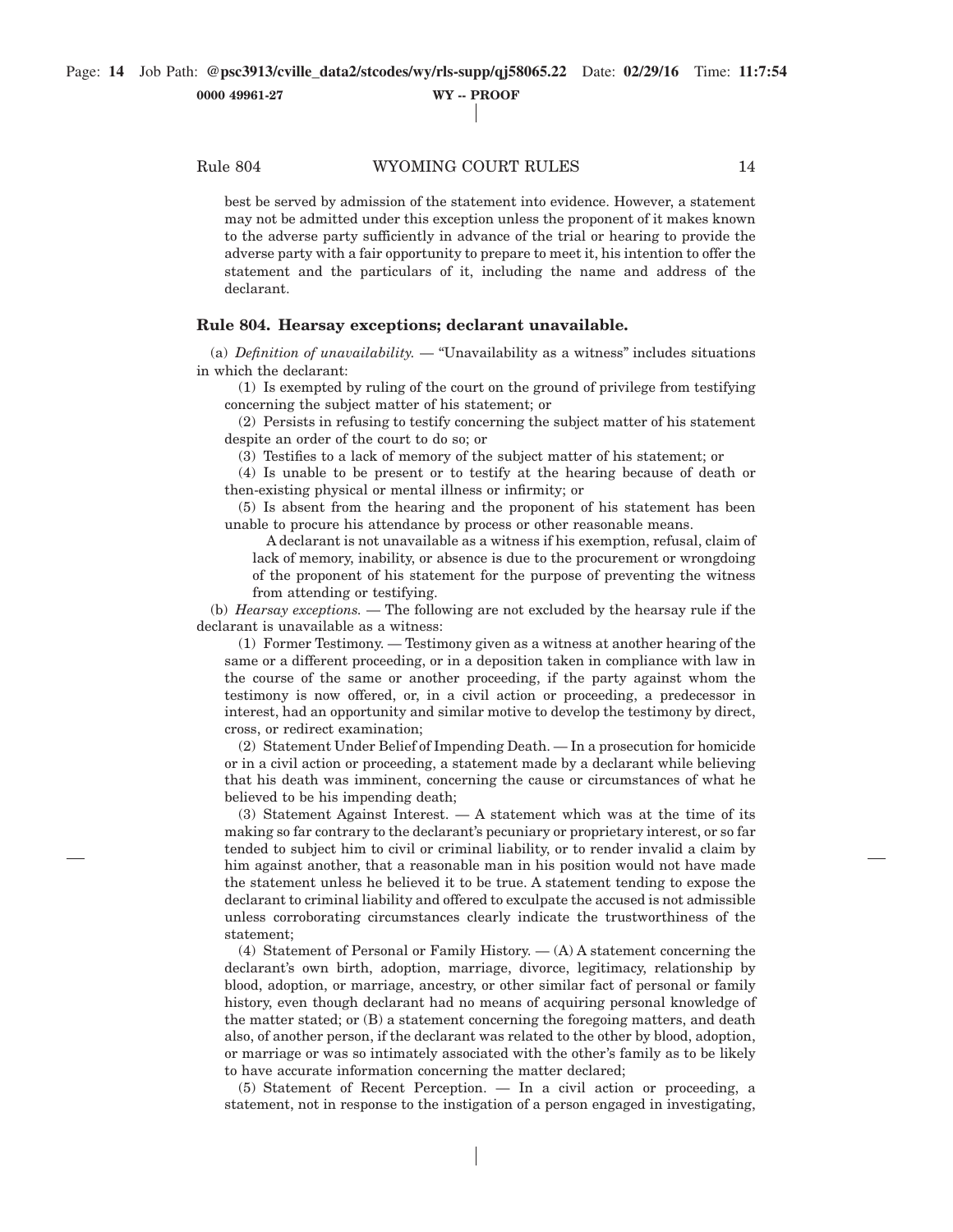litigating, or settling a claim, which narrates, describes, or explains an event or condition recently perceived by the declarant, made in good faith, not in contemplation of pending or anticipated litigation in which he was interested, and while his recollection was clear;

(6) Other Exceptions. — A statement not specifically covered by any of the foregoing exceptions but having equivalent circumstantial guarantees of trustworthiness, if the court determines that (A) the statement is offered as evidence of a material fact; (B) the statement is more probative on the point for which it is offered than any other evidence which the proponent can procure through reasonable efforts; and (C) the general purposes of these rules and the interests of justice will best be served by admission of the statement into evidence. However, a statement may not be admitted under this exception unless the proponent of it makes known to the adverse party sufficiently in advance of the trial or hearing to provide the adverse party with a fair opportunity to prepare to meet it, his intention to offer the statement and the particulars of it, including the name and address of the declarant.

(7) Forfeiture by wrongdoing. — A statement offered against a party that has engaged or acquiesced in wrongdoing that was intended to, and did, procure the unavailability of the declarant as a witness. The proponent shall give pretrial notice of intent to use such evidence, similar to notice required by W.R.E. 404(b).

(Amended October 14, 2008, effective January 1, 2009.)

# **Rule 805. Hearsay within hearsay.**

Hearsay included within hearsay is not excluded under the hearsay rule if each part of the combined statements conforms with an exception to the hearsay rule provided in these rules.

## **Rule 806. Attacking and supporting credibility of declarant.**

When a hearsay statement, or a statement defined in Rule  $801(d)(2)$ , (C), (D), or (E), has been admitted in evidence, the credibility of the declarant may be attacked and if attacked may be supported by any evidence which would be admissible for those purposes if declarant had testified as a witness. Evidence of a statement or conduct by the declarant at any time, inconsistent with his hearsay statement, is not subject to any requirement that he may have been afforded an opportunity to deny or explain. If the party against whom a hearsay statement has been admitted calls the declarant as a witness, the party is entitled to examine him on the statement as if under crossexamination.

# **IX. AUTHENTICATION AND IDENTIFICATION**

## **Rule 901. Requirement of authentication or identification.**

(a) *General provision.* — The requirement of authentication or identification as a condition precedent to admissibility is satisfied by evidence sufficient to support a finding that the matter in question is what its proponent claims.

(b) *Illustrations.* — By way of illustration only, and not by way of limitation, the following are examples of authentication or identification conforming with the requirements of this rule:

(1) Testimony of Witness with Knowledge. — Testimony that a matter is what it is claimed to be;

(2) Nonexpert Opinion on Handwriting. — Nonexpert opinion as to the genuineness of handwriting, based upon familiarity not acquired for purposes of the litigation;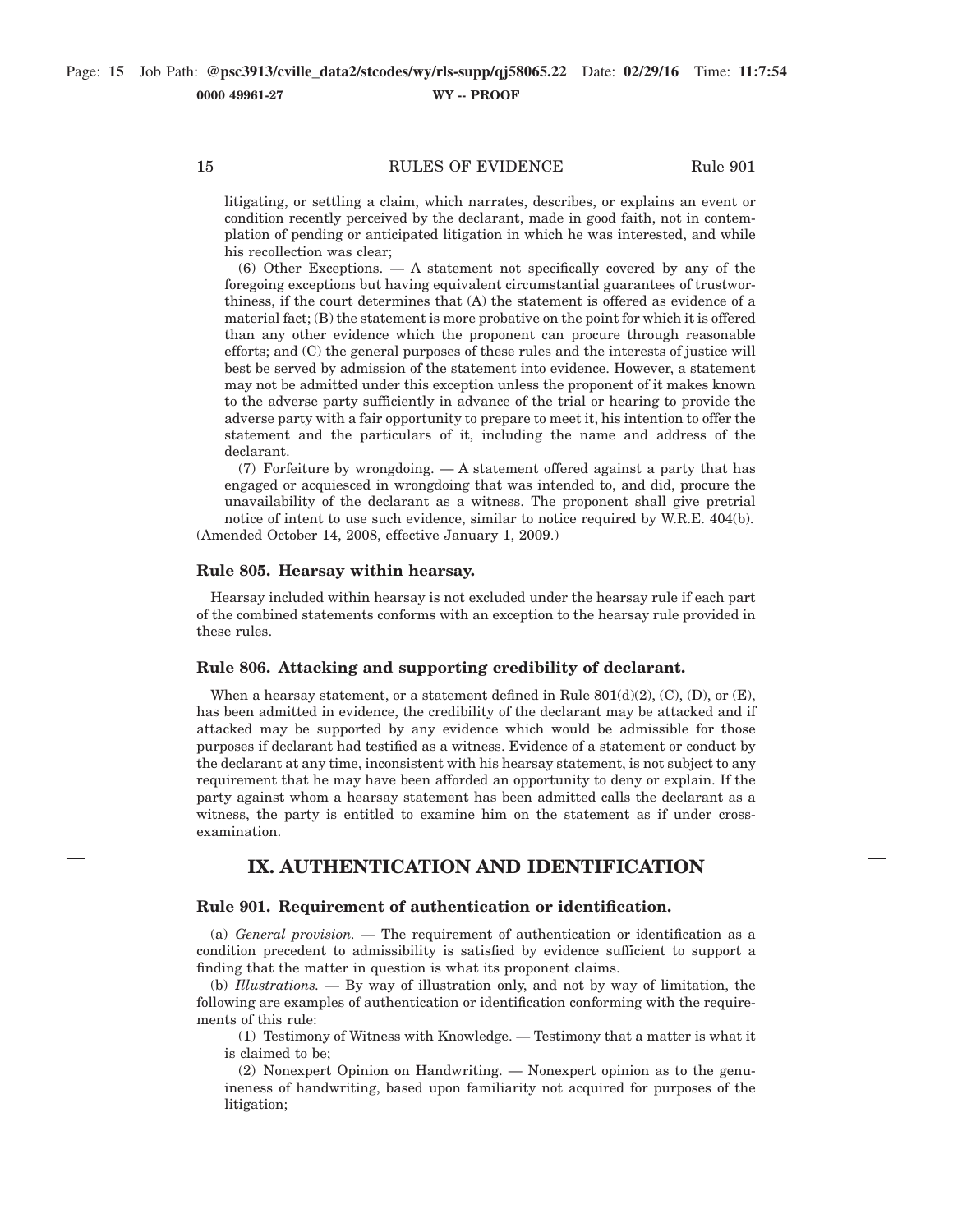#### Rule 902 WYOMING COURT RULES 16

(3) Comparison by Trier or Expert Witness. — Comparison by the trier of fact or by expert witnesses with specimens which have been authenticated;

(4) Distinctive Characteristics and the Like. — Appearance, contents, substance, internal patterns, or other distinctive characteristics, taken in conjunction with circumstances;

(5) Voice Identification. — Identification of a voice, whether heard firsthand or through mechanical or electronic transmission or recording, by opinion based upon hearing the voice at any time under circumstances connecting it with the alleged speaker;

(6) Telephone Conversations. — Telephone conversations, by evidence that a call was made to the number assigned at the time by the telephone company to a particular person or business, if (A) in the case of a person, circumstances, including self-identification, show the person answering to be the one called, or (B) in the case of a business, the call was made to a place of business and the conversation related to business reasonably transacted over the telephone;

(7) Public Records or Reports. — Evidence that a writing authorized by law to be recorded or filed and in fact recorded or filed in a public office, or a purported public record, report, statement, or data compilation, in any form, is from the public office where items of this nature are kept;

(8) Ancient Documents or Data Compilation. — Evidence that a document or data compilation, in any form, (A) is in such condition as to create no suspicion concerning its authenticity, (B) was in a place where it, if authentic, would likely be, and (C) has been in existence 20 years or more at the time it is offered;

(9) Process or System. — Evidence describing a process or system used to produce a result and showing that the process or system produces an accurate result;

(10) Methods Provided by Statute or Rule. — Any method of authentication or identification provided by statute or by other rules prescribed by the Supreme Court of Wyoming.

#### **Rule 902. Self-authentication.**

(a) Extrinsic evidence of authenticity as a condition precedent to admissibility is not required with respect to the following:

(1) *Domestic public documents under seal.* — A document bearing a seal purporting to be that of the United States, or of any state, district, commonwealth, territory, or insular possession thereof, or the Panama Canal Zone, or the Trust Territory of the Pacific Islands, or of a political subdivision, department, officer, or agency thereof, or an Indian tribe recognized by the United States, and a signature purporting to be an attestation or execution;

(2) Domestic Public Documents Not Under Seal. — A document purporting to bear the signature in his official capacity of an officer or employee of any entity included in paragraph (1) hereof, having no seal, if a public officer having a seal and having official duties in the district or political subdivision of the officer or employee certifies under seal that the signer has the official capacity and that the signature is genuine;

(3) Foreign Public Documents. — A document purporting to be executed or attested in his official capacity by a person authorized by the laws of a foreign country to make the execution or attestation, and accompanied by a final certification as to the genuineness of the signature and official position (A) of the executing or attesting person, or (B) of any foreign official whose certificate of genuineness of signature and official position relates to the execution or attestation or is in a chain of certificates of genuineness of signature and official position relating to the execution or attestation. A final certification may be made by a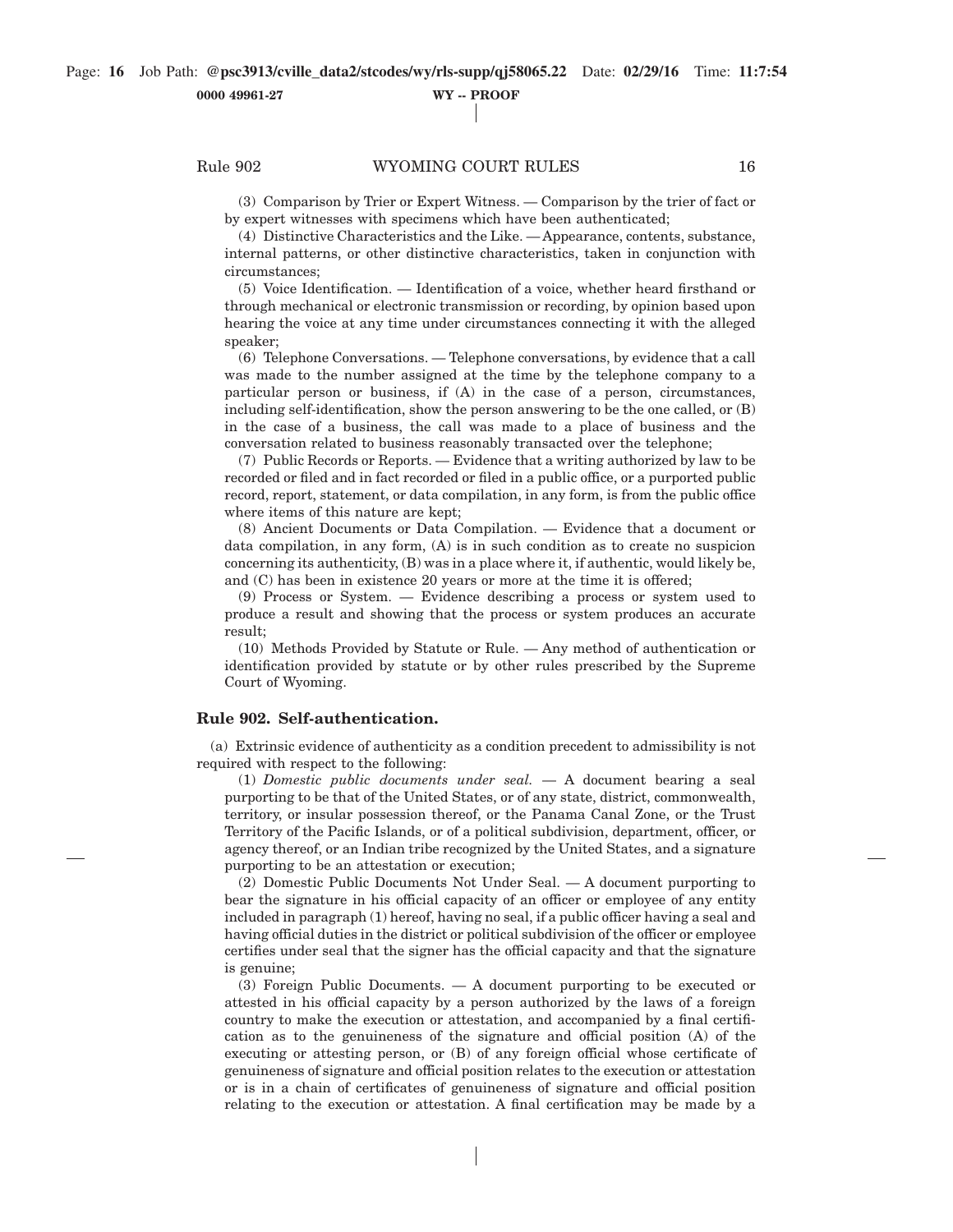secretary of embassy or legation, consul general, consul, vice consul, or consular agent of the United States, or a diplomatic or consular official of the foreign country assigned or accredited to the United States. If reasonable opportunity has been given to all parties to investigate the authenticity and accuracy of official documents, the court may, for good cause shown, order that they be treated as presumptively authentic without final certification or permit them to be evidenced by an attested summary with or without final certification. (See § 1-12-301 et seq.);

(4) Certified Copies of Public Records. — A copy of an official record or report or entry therein, or of a document authorized by law to be recorded or filed and actually recorded or filed in a public office, including data compilations in any form, certified as correct by the custodian or other person authorized to make the certification, by certificate complying with paragraph  $(1)$ ,  $(2)$ , or  $(3)$  of this rule or complying with any act of congress or rule prescribed by the Supreme Court pursuant to statutory authority;

(5) Official Publications. — Books, pamphlets, or other publications purporting to be issued by public authority;

(6) Newspapers and Periodicals. — Printed materials purporting to be newspapers or periodicals;

(7) Trade Inscriptions and the Like. — Inscriptions, signs, tags, or labels purporting to have been affixed in the course of business and indicating ownership, control, or origin;

(8) Acknowledged Documents. — Documents accompanied by a certificate of acknowledgment executed in the manner provided by law by a notary public or other officer authorized by law to take acknowledgments;

(9) Commercial Paper and Related Documents. — Commercial paper, signatures thereon, and documents relating thereto to the extent provided by general commercial law;

(10) Presumptions Under Acts of Congress or Statutes of Wyoming. — Any signature, document, or other matter declared by act of congress or statutes of Wyoming to be presumptively or prima facie genuine or authentic. (For public service commission, see § 1-12-201. For other than public service commission, see cross references to § 1-12-201.)

(b) *Lack of record.* — A written statement that after diligent search no recorder entry of a specified tenor is found to exist in the records designated by the statement, authenticated as provided in subdivisions  $(a)(1)$  and  $(a)(2)$  of this rule in the case of a domestic record, or complying with the requirements of subdivision (a)(3) of this rule for a summary in the case of a foreign record, is admissible as evidence that the records contain no such record or entry.

(c) *Other proof.* — This rule does not prevent the proof of official records or of entry or lack of entry therein by any other method authorized by law.

(d) *Seal dispensed with.* — In the event any office or officer, authenticating any documents under the provisions of this rule, has no official seal, and so certifies, then authentication by seal is dispensed with.

(Amended December 6, 1994, effective February 28, 1995.)

#### **Rule 903. Subscribing witness' testimony unnecessary.**

The testimony of a subscribing witness is not necessary to authenticate a writing unless required by the laws of the jurisdiction whose laws govern the validity of the writing.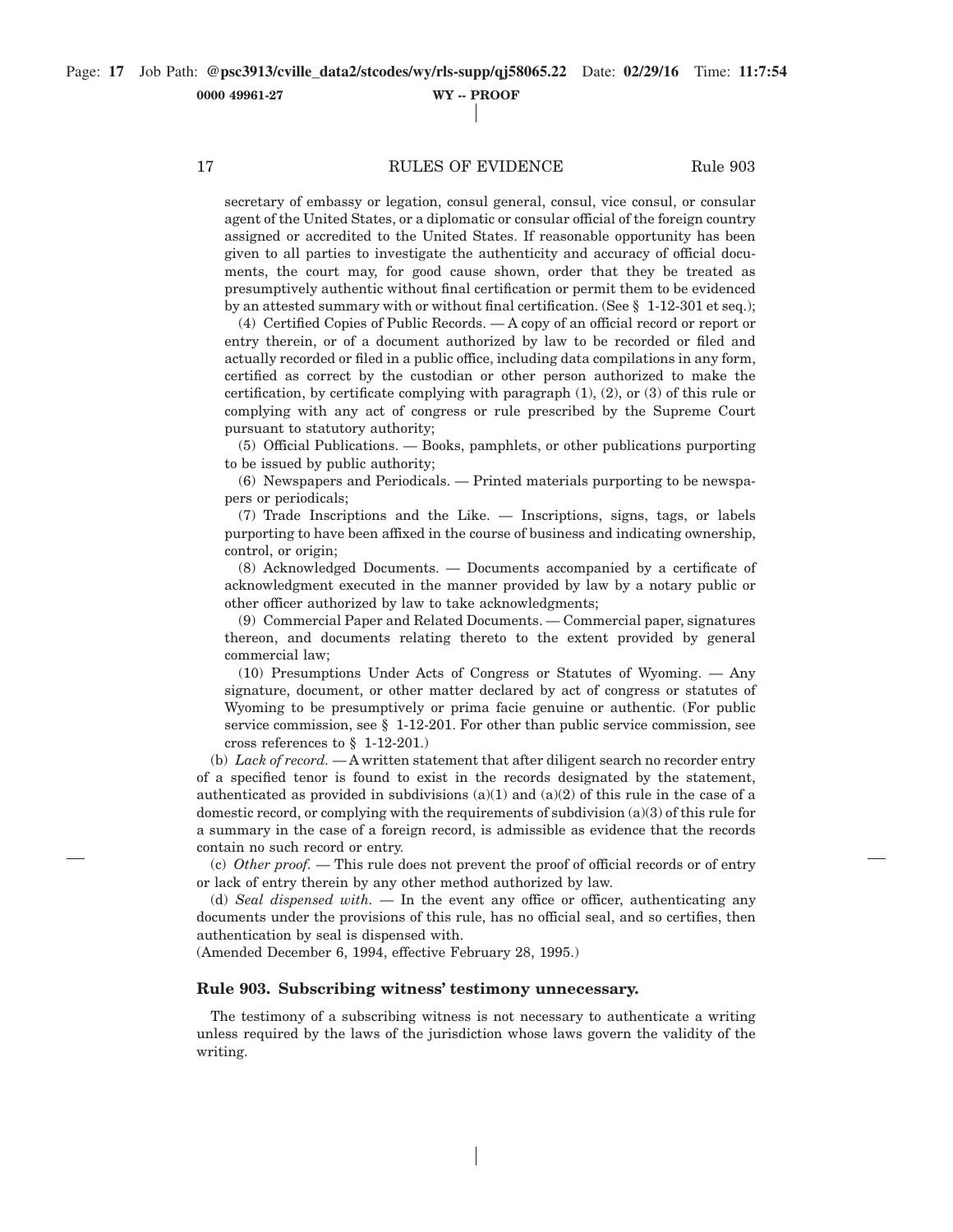# Rule 1001 WYOMING COURT RULES 18

# **X. CONTENTS OF WRITINGS, RECORDINGS, AND PHOTOGRAPHS**

#### **Rule 1001. Definitions.**

For purposes of this article the following definitions are applicable:

(1) *Writings and recordings.* — ''Writings'' and ''recordings'' consist of letters, words, sounds, or numbers, or their equivalent, set down by handwriting, typewriting, printing, photostating, photographing, magnetic impulse, mechanical or electronic recording, or other form of data compilation;

(2) *Photographs.* — ''Photographs'' include still photographs, X-ray films, video tapes, and motion pictures;

 $(3)$  *Original.* — An "original" of a writing or recording is the writing or recording itself or any counterpart intended to have the same effect by a person executing or issuing it. An "original" of a photograph includes the negative or any print therefrom. If data are stored in a computer or similar device, any printout or other output readable by sight, shown to reflect the data accurately, is an "original";

(4) *Duplicate.*  $-A$  "duplicate" is a counterpart produced by the same impression as the original, or from the same matrix, or by means of photography, including enlargements and miniatures, or by mechanical or electronic re-recording, or by chemical reproduction, or by other equivalent techniques which accurately reproduce the original.

#### **Rule 1002. Requirement of original.**

To prove the content of a writing, recording, or photograph, the original writing, recording, or photograph is required, except as otherwise provided in these rules or by statute.

#### **Rule 1003. Admissibility of duplicates.**

A duplicate is admissible under this rule or as may be otherwise provided by statute to the same extent as an original unless (1) a genuine question is raised as to the authenticity or continuing effectiveness of the original or (2) in the circumstances it would be unfair to admit the duplicate in lieu of the original.

#### **Rule 1004. Admissibility of other evidence of contents.**

The original is not required, and other evidence of the contents of a writing, recording, or photograph is admissible if:

(1) *Originals lost or destroyed.* — All originals are lost or have been destroyed, unless the proponent lost or destroyed them in bad faith; or

(2) *Original not obtainable.* — No original can be obtained by any available judicial process or procedure; or

(3) *Original in possession of opponent.* — At a time when an original was under the control of the party against whom offered, he was put on notice, by the pleadings or otherwise, that the contents would be a subject of proof at the hearing, and he does not produce the original at the hearing; or

(4) *Collateral matters.* — The writing, recording, or photograph is not closely related to a controlling issue.

# **Rule 1005. Public records.**

The contents of an official record, or of a document authorized to be recorded or filed and actually recorded or filed, including data compilations in any form, if otherwise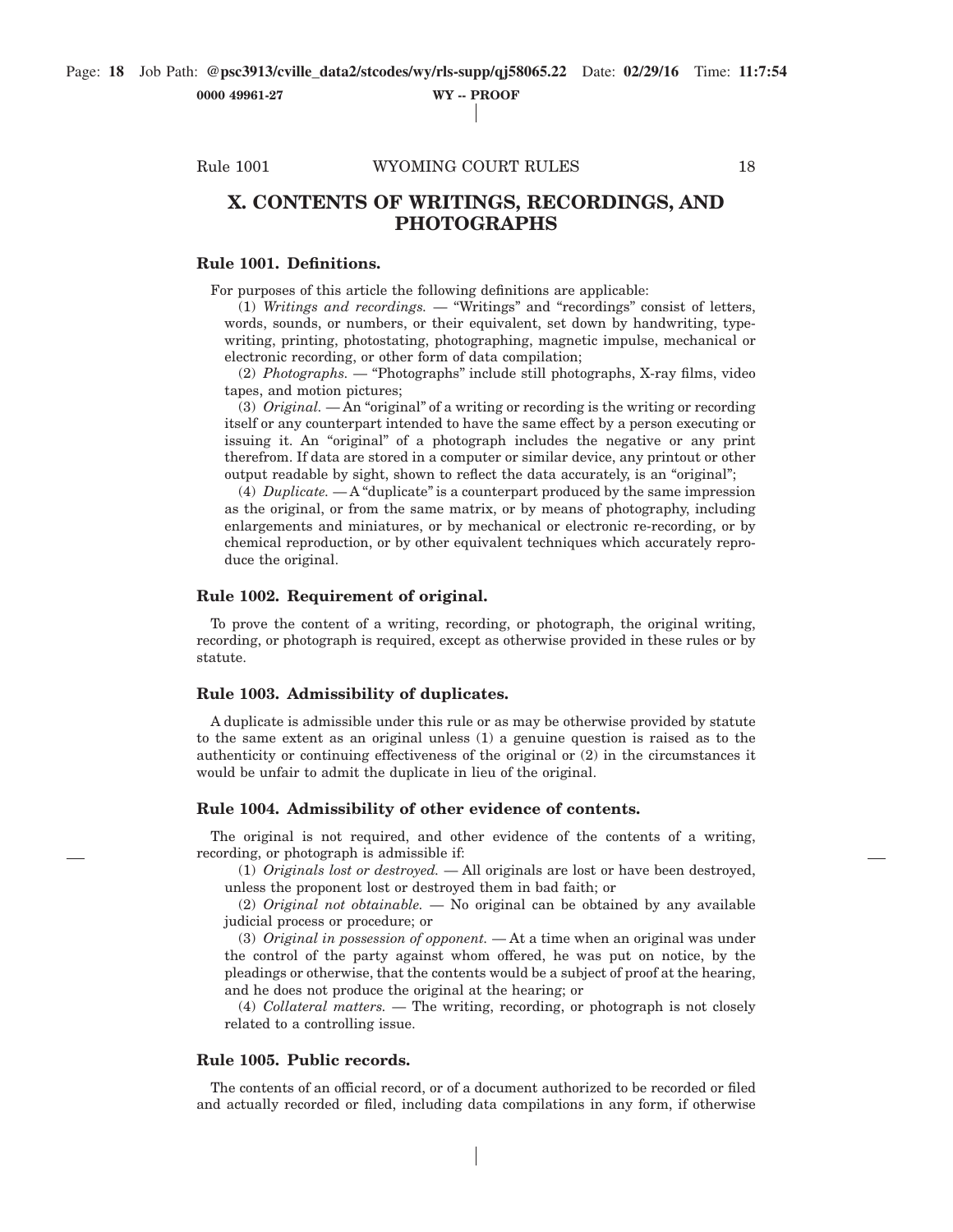admissible, may be proved by copy, certified as correct in accordance with Rule 902 or testified to be correct by a witness who has compared it with the original. If a copy which complies with the foregoing cannot be obtained by the exercise of reasonable diligence, then other evidence of the contents may be given. (See Griffin v. Town of Pine Bluffs, 366 P.2d 993 (Wyo. 1961), rehearing denied, 368 P.2d 132 (Wyo. 1962), and Orcutt v. State, 366 P.2d 690, 693 (Wyo. 1961)).

#### **Rule 1006. Summaries.**

The contents of voluminous writings, recordings, or photographs which cannot conveniently be examined in court may be presented in the form of a chart, summary, or calculation. The originals, or duplicates, shall be made available for examination or copying, or both, by other parties at reasonable time and place. The court may order that they be produced in court.

#### **Rule 1007. Testimony or written admission of party.**

Contents of writings, recordings, or photographs may be proved by the testimony or deposition of the party against whom offered or by his written admission, without accounting for the nonproduction of the original.

### **Rule 1008. Functions of court and jury.**

When the admissibility of other evidence of contents of writings, recordings, or photographs under these rules depends upon the fulfillment of a condition of fact, the question whether the condition has been fulfilled is ordinarily for the court to determine in accordance with the provisions of Rule 104. However, when an issue is raised (a) whether the asserted writing ever existed, or (b) whether another writing, recording, or photograph produced at the trial is the original, or (c) whether other evidence of contents correctly reflects the contents, the issue is for the trier of fact to determine as in the case of other issues of fact.

# **XI. MISCELLANEOUS RULES**

#### **Rule 1101. Applicability of rules.**

(a) *Rules applicable.* — Except as otherwise provided in subdivision (b), these rules apply to all actions and proceedings in the courts of this state.

(b) *Rules inapplicable.* — The rules other than those with respect to privileges do not apply in the following situations:

(1) Preliminary Questions of Fact. — The determination of questions of fact preliminary to admissibility of evidence when the issue is to be determined by the court under Rule 104(a);

(2) Grand jury. — Proceedings before grand juries;

(3) Miscellaneous Proceedings. — Proceedings for extradition or rendition; preliminary examination in criminal cases; sentencing, granting or revoking probation other than adjudicatory hearings; juvenile proceedings other than adjudicatory hearings; issuance of warrants for arrest, criminal summonses, and search warrants; and proceedings with respect to release on bail or otherwise;

(4) Contempt Proceedings in which the court may act summarily. (Amended January 8, 1992, effective March 31, 1992.)

#### **Rule 1102. Statutes superseded.**

From and after the effective date of these rules, the sections of the Wyoming Statutes, 1957, as amended and recodified in ch. 188, S.L. Wyo. 1977, hereinafter enumerated,